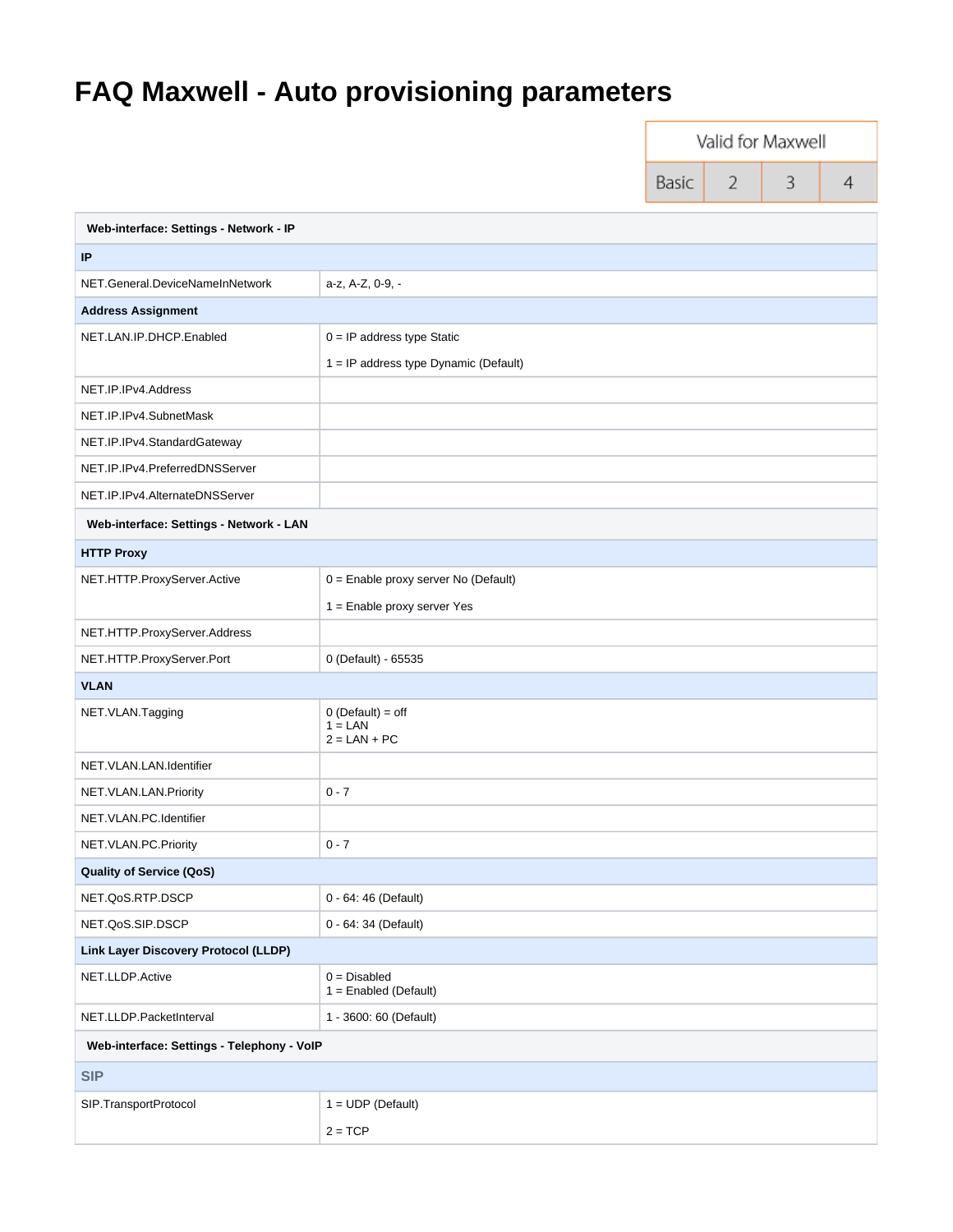| SIP.Port                                                | $1 - 65535$                                                                                                                            |  |
|---------------------------------------------------------|----------------------------------------------------------------------------------------------------------------------------------------|--|
| SIP.Timers.T1                                           | $0 - 9999$                                                                                                                             |  |
| SIP.Timers.Session                                      | $90 - 9999$                                                                                                                            |  |
| SIP.Timers.FailedRegistration                           | $0 - 9999$                                                                                                                             |  |
| SIP.Timers.Subscription                                 | $0 - 9999$                                                                                                                             |  |
| SIP.Timers.FailedSubscription                           | $0 = Disabled$<br>$300 = \text{Default}$                                                                                               |  |
| <b>SIP.PRACK</b>                                        | $0 = Disable$<br>$1 =$ Enabled                                                                                                         |  |
| SIP.DisplayDiversionInfo.enable                         | $0 = Do$ not show the Diversion Info<br>1 (Default) = Show the Diversion Info                                                          |  |
| <b>RTP</b>                                              |                                                                                                                                        |  |
| SIP.RTP.Port                                            | 1 - 65535: 5004 (Default)                                                                                                              |  |
| SIP.RTP.UseRandomPorts                                  | $0 = Do$ not use random RTP ports<br>1 = Use random port from range <rtp.port> - <rtp.port+50> for RTP stream</rtp.port+50></rtp.port> |  |
| SIP.RTP.UseSymmetricPorts                               | $0 = Disable$<br>$1 =$ Enabled                                                                                                         |  |
| SIP.RTP.UseRTCP                                         | $0 = Disable$<br>$1 =$ Enabled                                                                                                         |  |
| SIP.RTP.UseRTCPXR                                       | $0 = Disable$<br>$1 =$ Enabled                                                                                                         |  |
| SIP.RTP.RTCPXRServer.Address                            | RTCP XR server address                                                                                                                 |  |
| SIP.RTP.RTCPXRServer.Port                               | RTCP XR server port                                                                                                                    |  |
| <b>Security</b>                                         |                                                                                                                                        |  |
| SIP.Security.SRTP                                       | $0 = Disable$<br>$1 =$ Enabled                                                                                                         |  |
| SIP.Security.AcceptNonSRTPCalls                         | $0 = Disable$<br>$1 =$ Enabled                                                                                                         |  |
| SIP.Security.UseSIPS                                    | $0 \Rightarrow$ TLS is disabled                                                                                                        |  |
|                                                         | 1 => TLS is enabled, SIP scheme enabled                                                                                                |  |
|                                                         | 2 => TLS is enabled, SIPS scheme enabled                                                                                               |  |
| Web-interface: Settings - Telephony - Connections       |                                                                                                                                        |  |
| SIP.DefaultAccount                                      | 0 - 3 (4-5 Maxwell 4)                                                                                                                  |  |
| SIP.Accounts.Failover                                   | $0 = Do$ not use failover (default)<br>$1 = Use failure$                                                                               |  |
| <b>IP Connection</b>                                    |                                                                                                                                        |  |
| SIP.Account.x.AccountName                               |                                                                                                                                        |  |
| Maxwell $B/2/3$ : $x = 0 - 3$<br>Maxwell 4: $x = 0 - 5$ |                                                                                                                                        |  |
| SIP.Account.x.Active                                    | $0 =$ Inactive<br>$1 =$ Active                                                                                                         |  |
| SIP.Account.x.Provider                                  |                                                                                                                                        |  |
| <b>Personal Provider Data</b>                           |                                                                                                                                        |  |
| SIP.Account.x.AuthName                                  |                                                                                                                                        |  |
| SIP.Account.x.AuthPassword                              |                                                                                                                                        |  |
| SIP.Account.x.DisplayName                               |                                                                                                                                        |  |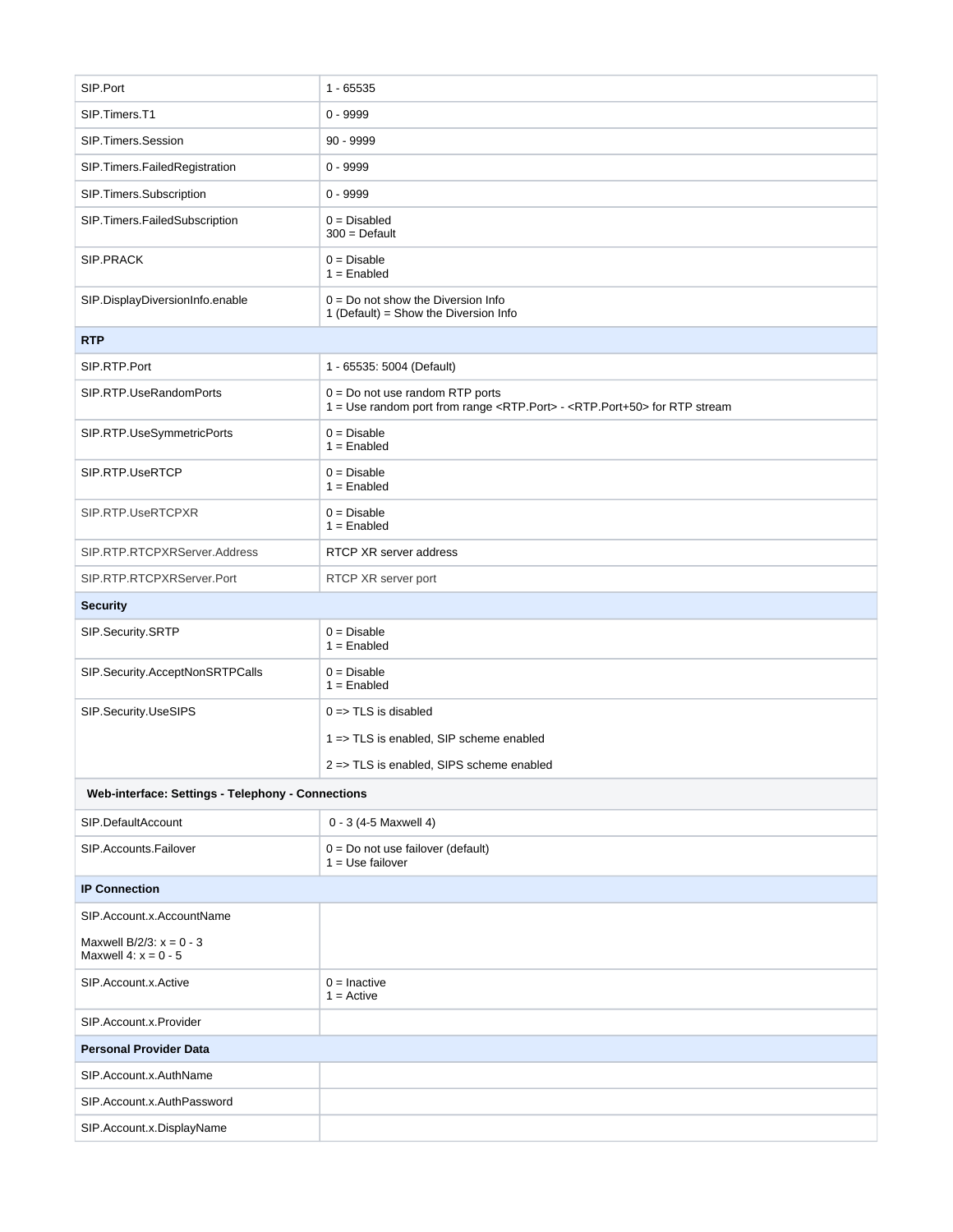| SIP.Account.x.Username                                                                         |                                                                                                                                             |
|------------------------------------------------------------------------------------------------|---------------------------------------------------------------------------------------------------------------------------------------------|
| General Data of your Service Provider                                                          |                                                                                                                                             |
| SIP.Account.x.Domain                                                                           |                                                                                                                                             |
| SIP.Account.x.ProxyServer.Address                                                              |                                                                                                                                             |
| SIP.Account.x.ProxyServer.Port                                                                 | $1 - 65535$                                                                                                                                 |
| SIP.Account.x.RegistrationServer.Address                                                       |                                                                                                                                             |
| SIP.Account.x.RegistrationServer.Port                                                          | $1 - 65535$                                                                                                                                 |
| SIP.Account.x.RegistrationServer.<br>RefreshTimer                                              | $0 - 9999$                                                                                                                                  |
| Redundancy                                                                                     |                                                                                                                                             |
| SIP.Account.x.DNSQuery                                                                         | $0 = A$                                                                                                                                     |
|                                                                                                | $1 = A + SRV$                                                                                                                               |
| <b>Failover Server</b>                                                                         |                                                                                                                                             |
| SIP.Account.x.FailoverServer.Enabled                                                           | $0 = Disabled$<br>$1 =$ Enabled                                                                                                             |
| SIP.Account.x.FailoverServer.Address                                                           |                                                                                                                                             |
| SIP.Account.x.FailoverServer.Port                                                              |                                                                                                                                             |
| Network Data of your Service Provider                                                          |                                                                                                                                             |
| SIP.Account.x.STUN.Enabled                                                                     | $0 = Disabled$<br>$1 =$ Enabled                                                                                                             |
| SIP.Account.x.STUN.Address                                                                     |                                                                                                                                             |
| SIP.Account.x.STUN.Port                                                                        | $1 - 65535$                                                                                                                                 |
| SIP.Account.x.STUN.ManualNAT                                                                   | IP address                                                                                                                                  |
| SIP.Account.x.STUN.RefreshTimer                                                                | $0 - 9999$                                                                                                                                  |
| SIP.Account.x.STUN.NATRefreshTimer                                                             | $0 - 9999$                                                                                                                                  |
| SIP.Account.x.ICE                                                                              | $0 = Disabled$<br>$1 =$ Enabled                                                                                                             |
| SIP.Account.x.OutboundProxy.Mode                                                               | $0 =$ Always<br>$1 = Auto$<br>$2 =$ Never                                                                                                   |
| SIP.Account.x.OutboundProxy.Address                                                            |                                                                                                                                             |
| SIP.Account.x.OutboundProxy.Port                                                               | $1 - 65535$                                                                                                                                 |
| SIP.Account.x.DTMFTransmission<br>Maxwell B/2/3: $x = 0 - 3$<br>Maxwell 4: $x = 0 - 5$         | $0 =$ Audio<br>$1 =$ RFC 4733<br>$2 =$ Audio + RFC 4733<br>$3 =$ SIP info<br>$4 =$ RFC 4733 + SIP info<br>$5 =$ Audio + RFC 4733 + SIP info |
| IP.Account.x.AutoNegOfDTMFTransmission<br>Maxwell B/2/3: $x = 0 - 3$<br>Maxwell 4: $x = 0 - 5$ | $0 =$ Automatic DTMF transmission disabled<br>1 = Automatic DTMF transmission enabled                                                       |
| SIP.Account.x.AllowRouteHeaders                                                                | $0 =$ Switch off<br>$1 =$ Switch on                                                                                                         |
| <b>Display of Caller Information</b>                                                           |                                                                                                                                             |
| SIP.Account.x.CLIPSource                                                                       | $0 = FROM$<br>$1 = PPI + FROM$<br>$2 = PAI + PPI + FROM$<br>$3 = RPID + FROM$                                                               |
| Web-interface: Settings - Telephony - Audio                                                    |                                                                                                                                             |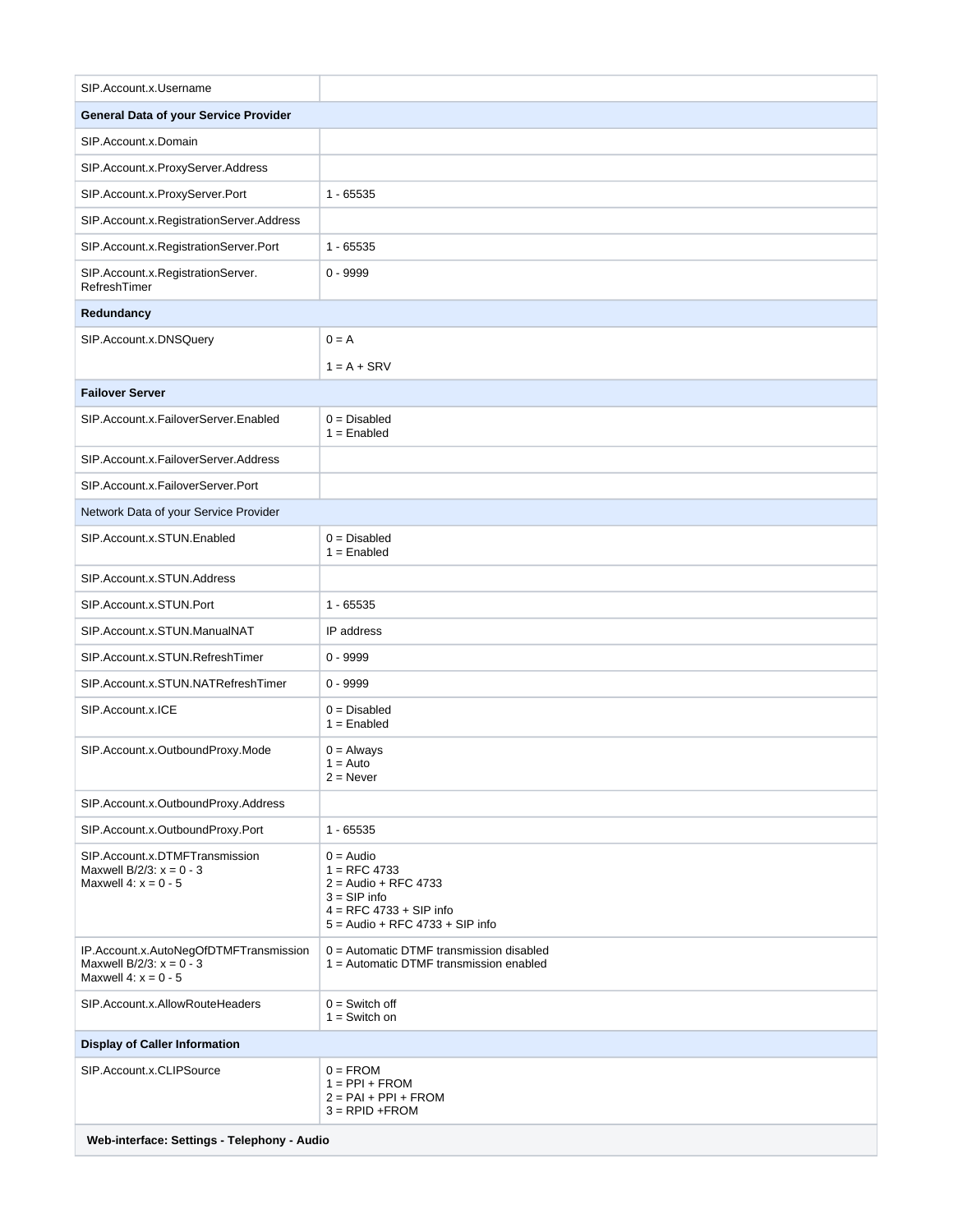| <b>Audio</b>                                                       |                                                                                                                                                                                                                   |
|--------------------------------------------------------------------|-------------------------------------------------------------------------------------------------------------------------------------------------------------------------------------------------------------------|
| SIP. Voice Quality                                                 | $0 =$ Optimized for high bandwidth<br>$1 =$ Optimized for low bandwidth<br>$2 = Own$ codec preference<br>You need to use "2" Own codec preference to set available and active codecs.<br>$\rm \sim$               |
| SIP.ActiveCodecs                                                   | The codecs are sperated with a "," Example <param name="SIP.ActiveCodecs" value="8,9,0"/><br>$0 = uLaw$<br>$8 = aLaw$<br>$9 = g.722$<br>$18 = G.729$<br>$109 = iLBC$<br>$115 = g.726 - 32$                        |
| SIP.RTP.Duration                                                   | 20<br>30                                                                                                                                                                                                          |
| SIP.G729.AnnexB                                                    | $0 = Do$ not use Annex B (default)<br>$1 =$ use Annex B                                                                                                                                                           |
| Web-interface: Settings - Telephony - Phone System                 |                                                                                                                                                                                                                   |
| <b>Phone System</b>                                                |                                                                                                                                                                                                                   |
| Telephony.PhoneSystem.Type                                         | $0 = Standard (Default)$<br>$1 = Gigaset T640/T440$<br>$3 =$ Hybird 120 GE<br>$4 =$ Starface<br>$5 =$ Broadsoft (V2.11.x needed)<br>$6 =$ Teles (2.21.x needed)<br>$11 = Vodafone$<br>$13 = V$ odia<br>Peoplefone |
| Web-interface: Settings - Telephony - Phone System - Broadsoft     |                                                                                                                                                                                                                   |
| <b>BLF</b>                                                         |                                                                                                                                                                                                                   |
| Telephony.PhoneSystem.BLFURL                                       | <b>Broadsoft BLF URL</b>                                                                                                                                                                                          |
| Telephony.PhoneSystem.Broadsoft.BLF.<br>AutomaticFKFilling.Enabled | 0 = Manual Broadsoft BLF creation<br>1 = Automatic Broadsoft BLF creation                                                                                                                                         |
| Telephony.PhoneSystem.Broadsoft.BLF.<br>CallPickupCode             | Broadsoft Call Pick up Feature code via blinking BLF key                                                                                                                                                          |
| <b>Broadsoft services</b>                                          |                                                                                                                                                                                                                   |
| Telephony.PhoneSystem.XSI.Server                                   | <b>XSI Server URL</b>                                                                                                                                                                                             |
| Telephony.PhoneSystem.XSI.<br>SIPAuthentication                    | $0 = XSI$ username and Password<br>$1 =$ SIP authentication                                                                                                                                                       |
| Telephony.PhoneSystem.XSI.AuthName                                 | <b>XSI Username</b>                                                                                                                                                                                               |
| Telephony.PhoneSystem.XSI.AuthPassword                             | XSI Password                                                                                                                                                                                                      |
| Telephony.PhoneSystem.XSI.<br>SearchAnywhereInName.Enabled         | $0 = Disabled$<br>$1 =$ Enabled                                                                                                                                                                                   |
| Telephony.PhoneSystem.Broadsoft.Lookup.<br>Incoming                | $0 = Disabled$<br>$1 =$ Enabled                                                                                                                                                                                   |
| Telephony.PhoneSystem.Broadsoft.Lookup.<br>Outgoing                | $0 = Disabled$<br>$1 =$ Enabled                                                                                                                                                                                   |
| Personal                                                           |                                                                                                                                                                                                                   |
| Telephony.PhoneSystem.XSI.<br>PersonalDirectory.Enabled            | $0 = Disabled$<br>$1 =$ Enabled                                                                                                                                                                                   |
| Telephony.PhoneSystem.XSI.<br>PersonalDirectory.Name               | Name of the personal Directory                                                                                                                                                                                    |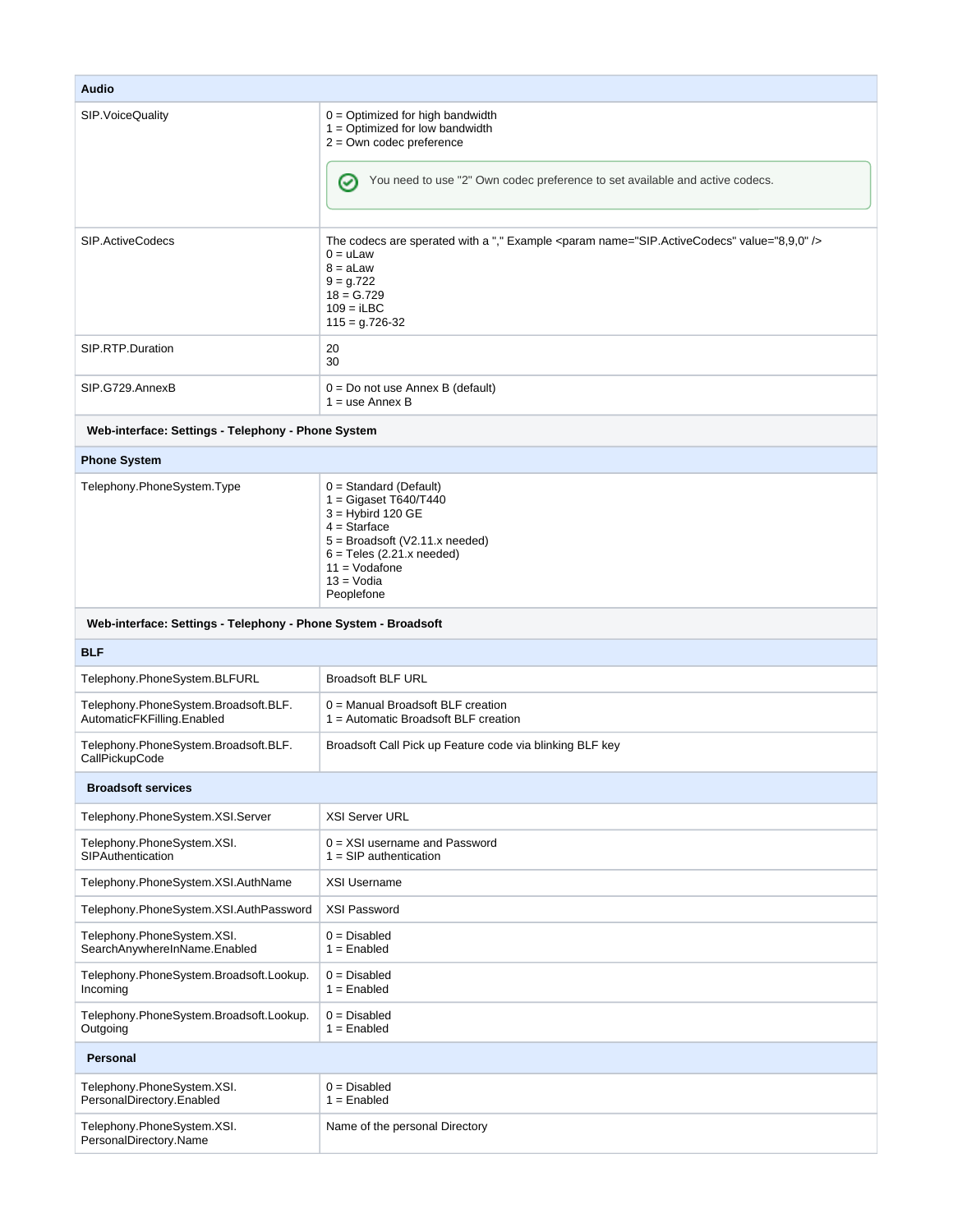| Group                                                           |                                                                      |  |
|-----------------------------------------------------------------|----------------------------------------------------------------------|--|
| Telephony.PhoneSystem.XSI.<br>GroupDirectory.Enabled            | $0 = Disabled$<br>$1 =$ Enabled                                      |  |
| Telephony.PhoneSystem.XSI.<br>GroupDirectory.Name               | Name of the Group Directory                                          |  |
| <b>Group Common</b>                                             |                                                                      |  |
| Telephony.PhoneSystem.XSI.<br>GroupCommonDirectory.Enabled      | $0 = Disabled$<br>$1 =$ Enabled                                      |  |
| Telephony.PhoneSystem.XSI.<br>GroupCommonDirectory.Name         | Name of the Group Common Directory                                   |  |
| <b>Enterprise</b>                                               |                                                                      |  |
| Telephony.PhoneSystem.XSI.<br>EnterpriseDirectory.Enabled       | $0 = Disabled$<br>$1 =$ Enabled                                      |  |
| Telephony.PhoneSystem.XSI.<br>EnterpriseDirectory.Name          | Name of the Enterprise Directory                                     |  |
| <b>Enterprise Common</b>                                        |                                                                      |  |
| Telephony.PhoneSystem.XSI.<br>EnterpriseCommonDirectory.Enabled | $0 = Disabled$<br>$1 =$ Enabled                                      |  |
| Telephony.PhoneSystem.XSI.<br>EnterpriseCommonDirectory.Name    | Name of the Enterprise Common Directory                              |  |
| Call log                                                        |                                                                      |  |
| Telephony.PhoneSystem.XSI.CallLogType                           | $0 =$ Basic Call log<br>$1 =$ Enhanced Call log                      |  |
| <b>Automatic Call Distribution (ACD)</b>                        |                                                                      |  |
| Telephony.PhoneSystem.Broadsoft.ACD.<br>Enabled                 | $0 = ACD$ Disabled<br>$1 = ACD$ Enabled                              |  |
| Telephony.PhoneSystem.Broadsoft.ACD.<br><b>Status</b>           | 0 = Agent un-available after login<br>1= Agent available after login |  |
| <b>Flexible Seating</b>                                         |                                                                      |  |
| Telephony.PhoneSystem.Broadsoft.<br>FlexibleSeating.Enabled     | $0 = Disabled$<br>$1 =$ Enabled                                      |  |
| Web-interface: Settings - Telephony - Call Settings             |                                                                      |  |
| <b>Call Transfer</b>                                            |                                                                      |  |
| Telephony.CallTransfer.<br><b>AutoDetermineAddress</b>          | Enabled                                                              |  |
|                                                                 | <b>Disabled</b>                                                      |  |
| Telephony.CallTransfer.<br>SemiAttendedTransferType             | $0 =$ Early attended<br>$1 =$ Semi-attended                          |  |
| Telephony.CallTransfer.HoldOnTransfer.<br>Attended              | Enabled<br><b>Disabled</b>                                           |  |
| Telephony.CallTransfer.HoldOnTransfer.<br>Unattended            | Enabled<br><b>Disabled</b>                                           |  |
| Telephony.CallTransfer.<br><b>DeriveTargetAddress</b>           | sipurl, sipcontact                                                   |  |
| <b>Access Code</b>                                              |                                                                      |  |
| Telephony.AccessCode.Code                                       | Access code                                                          |  |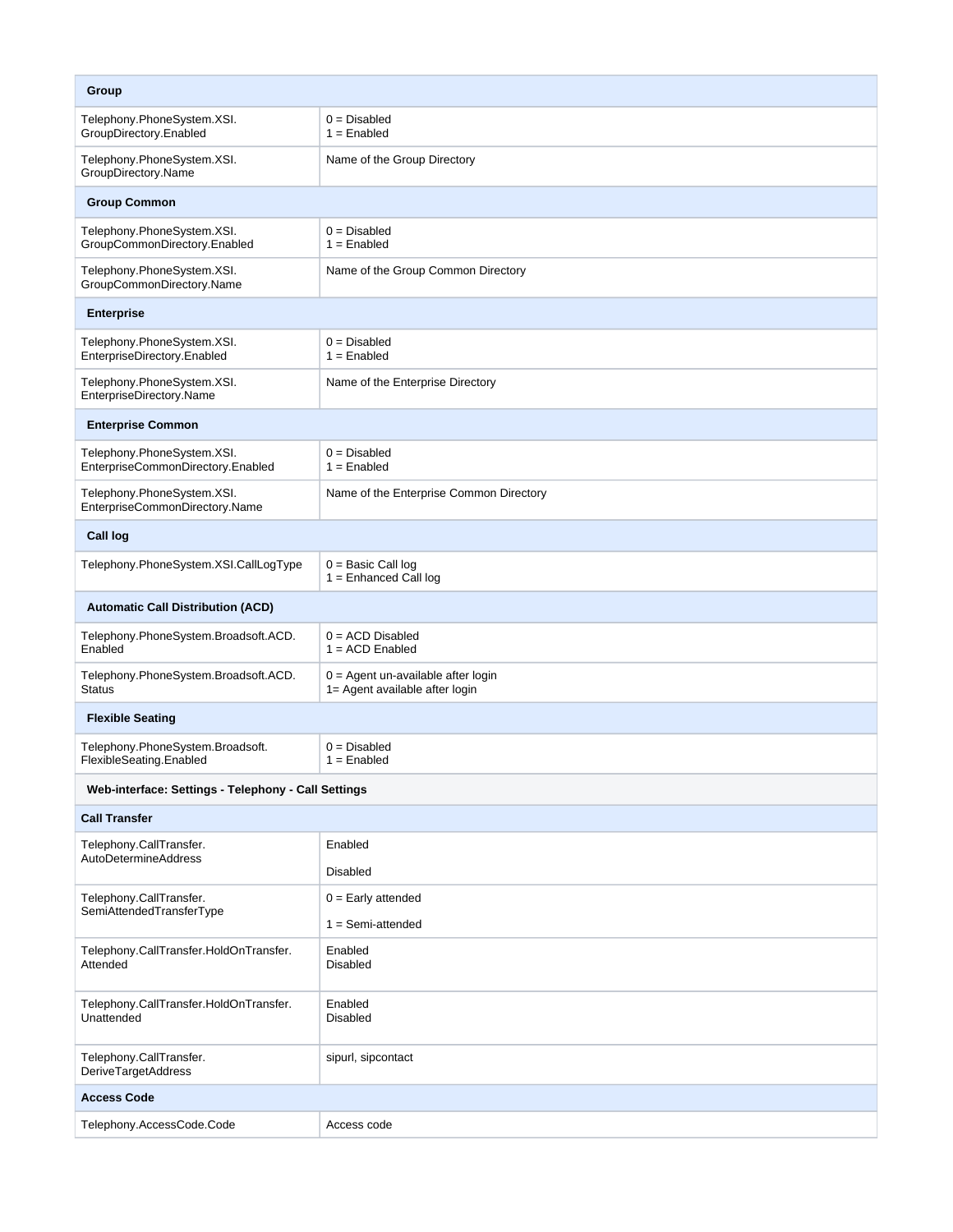| Telephony.AccessCode.Enabled                        | Not used                                                                                                                                                                                                                                                                                                                                                                                                                              |  |
|-----------------------------------------------------|---------------------------------------------------------------------------------------------------------------------------------------------------------------------------------------------------------------------------------------------------------------------------------------------------------------------------------------------------------------------------------------------------------------------------------------|--|
| Telephony.AccessCode.For                            | $0 =$ Never<br>$1 = For$ directories<br>$2 = For call lists$<br>$3$ = For directories and Call lists<br>$4 =$ Always                                                                                                                                                                                                                                                                                                                  |  |
| Telephony.AccessCode.<br>InternalNumberLength       | Set the length for internal numbers 0 - 9                                                                                                                                                                                                                                                                                                                                                                                             |  |
| <b>Area Codes</b>                                   |                                                                                                                                                                                                                                                                                                                                                                                                                                       |  |
| Telephony.AreaCodes.Country                         | Other, ALB, ARG, AUS, AUT, BHR, BLR, BEL, BOL, BIH, BRA, BGR, CAN, CHL,<br>CHN,COL,CRI,HRV,CYP,CZE,DNK,ECU,EGY,EST,FIN,FRA,DEU,GRC,HKG,<br>HUN, ISL, IND, IDN, IRN, IRL, ISR, ITA, JPN, JOR, KWT, LVA, LBN, LIE, LTU, LUX,<br>MKD, MYS, MEX, MNE, MAR, NAM, NLD, NZL, NOR, PAK, PSE, PAN, PRY, PER,<br>PHL, POL, PRT, PRI, ROU, RUS, SAU, SRB, SGP, SVK, SVN, ZAF, KOR, ESP, SWE,<br>CHE, TWN, THA, TUR, ARE, GBR, USA, URY, VEN, VNM |  |
| Telephony.AreaCodes.Int.Prefix                      |                                                                                                                                                                                                                                                                                                                                                                                                                                       |  |
| Telephony.AreaCodes.Int.Code                        |                                                                                                                                                                                                                                                                                                                                                                                                                                       |  |
| Telephony.AreaCodes.Local.Prefix                    |                                                                                                                                                                                                                                                                                                                                                                                                                                       |  |
| Telephony.AreaCodes.Local.Code                      |                                                                                                                                                                                                                                                                                                                                                                                                                                       |  |
| <b>Tone Selection</b>                               |                                                                                                                                                                                                                                                                                                                                                                                                                                       |  |
| Telephony.ToneScheme                                | INT, AUT, CAN, CZE, DNK, EGY, FIN, FRA, DEU, GRC, NLD, POL, PRT, ROU,<br>ZAF, RUS, SAU, SVK, ESP, SWE, CHE, ARE, GBR, USA, ITA                                                                                                                                                                                                                                                                                                        |  |
| Telephony.DialTone.Enabled                          | $0 = Disabled$<br>$1 =$ Enabled                                                                                                                                                                                                                                                                                                                                                                                                       |  |
| <b>Call Waiting</b>                                 |                                                                                                                                                                                                                                                                                                                                                                                                                                       |  |
| SIP.Account.0-3.CallWaiting                         | $0 = Disabled$<br>$1 =$ Enabled                                                                                                                                                                                                                                                                                                                                                                                                       |  |
| SIP.Account.0-3.CallWaitingSignal                   | Off<br>SingleBeep<br>BeepEvery4<br>BeepEvery10<br>BeepEvery20                                                                                                                                                                                                                                                                                                                                                                         |  |
| WebUI.CallSettings.CallWaiting.Disable              | Hide Call waiting in Web-UI                                                                                                                                                                                                                                                                                                                                                                                                           |  |
| <b>Count Calls / Voicemails</b>                     |                                                                                                                                                                                                                                                                                                                                                                                                                                       |  |
| SIP.Account.0-3.CountMissedAcceptedCalls            | $0 =$ Missed calls disabled<br>$1 =$ Missed call enabled (default)                                                                                                                                                                                                                                                                                                                                                                    |  |
| <b>Count Calls / Voicemails</b>                     |                                                                                                                                                                                                                                                                                                                                                                                                                                       |  |
| Telephony.Speechpath.CallsViaCallManager            | $0 = No$<br>$1 =$ Headset<br>$2 =$ Handsfree                                                                                                                                                                                                                                                                                                                                                                                          |  |
| Telephony.Speechpath.<br>IncCallsWithoutCallManager | $0 = No$<br>$1 =$ Headset<br>$2 =$ Handsfree                                                                                                                                                                                                                                                                                                                                                                                          |  |
| Telephony.Speechpath.<br>OutCallsViaFunctionKey     | $1 =$ Headset<br>$2 =$ Handsfree                                                                                                                                                                                                                                                                                                                                                                                                      |  |
| <b>Call Pickup Group</b>                            |                                                                                                                                                                                                                                                                                                                                                                                                                                       |  |
| Telephony.CallPickupGroup.Enabled                   | $0 = Disabled$<br>$1 =$ Enabled                                                                                                                                                                                                                                                                                                                                                                                                       |  |
| Telephony.CallPickupGroup.Code                      |                                                                                                                                                                                                                                                                                                                                                                                                                                       |  |
| Telephony.CallPickupGroup.Ringtone                  |                                                                                                                                                                                                                                                                                                                                                                                                                                       |  |
| Telephony.CallPickupGroup.RingingMode               | 0, 1, 2                                                                                                                                                                                                                                                                                                                                                                                                                               |  |
| Telephony.CallPickupGroup.<br>SubscribedAccount     |                                                                                                                                                                                                                                                                                                                                                                                                                                       |  |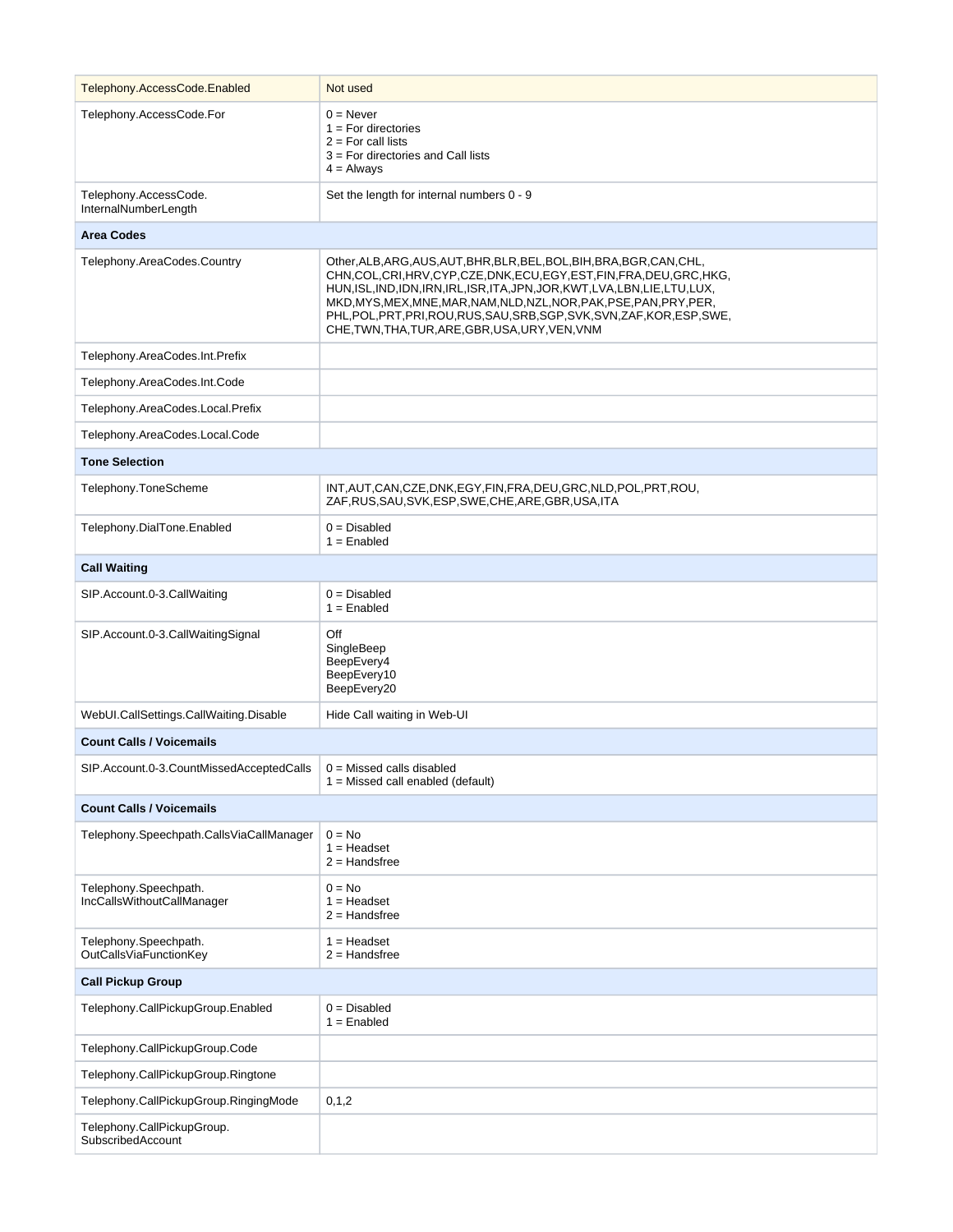| Web-interface: Settings - Telephony - Call Divert        |                                                                                 |  |
|----------------------------------------------------------|---------------------------------------------------------------------------------|--|
| <b>All Calls</b>                                         |                                                                                 |  |
| Telephony.CallDivert.0-3.All.Active                      | $0 = Disabled$<br>$1 =$ Enabled                                                 |  |
| Telephony.CallDivert.0-3.All.VoiceMail                   | $0 = Disabled$<br>$1 =$ Enabled                                                 |  |
| Telephony.CallDivert.0-3.All.Target                      | Phonenumber where all calls are diverted to.                                    |  |
|                                                          | Telephony.CallDivert.0-3.All.VoiceMail should be set to 0 to use this feature.  |  |
| <b>When Busy</b>                                         |                                                                                 |  |
| Telephony.CallDivert.0-3.Busy.Active                     | $0 = Disabled$<br>$1 =$ Enabled                                                 |  |
| Telephony.CallDivert.0-3.Busy.VoiceMail                  | $0 = Disabled$<br>$1 =$ Enabled                                                 |  |
| Telephony.CallDivert.0-3.Busy.Target                     | Phonenumber where all calls are diverted to when device is busy.                |  |
|                                                          | Telephony.CallDivert.0-3.Busy.VoiceMail should be set to 0 to use this feature. |  |
| <b>No Answer</b>                                         |                                                                                 |  |
| Telephony.CallDivert.0-3.NoAnswer.Active                 | $0 = Disabeled$<br>$1 =$ Enabled                                                |  |
| Telephony.CallDivert.0-3.NoAnswer.Delay                  | 5,10,15,20,25,30,45,60,90,120 (Default)                                         |  |
| Telephony.CallDivert.0-3.NoAnswer.<br>VoiceMail          | $0 = Disabled$<br>$1 =$ Enabled                                                 |  |
| Telephony.CallDivert.0-3.NoAnswer.Target                 | Phonenumber where all not answered calls are diverted to.                       |  |
|                                                          | Telephony.CallDivert.0-3.Busy.VoiceMail should be set to 0 to use this feature. |  |
| WebUI.CallDivert.Disable                                 | Hide Call Divert from Web-UI<br>$0 = Disabled$<br>$1 =$ Enabled                 |  |
| Web-interface: Settings - Telephony - Do not Disturb     |                                                                                 |  |
| Do not Disturb                                           |                                                                                 |  |
| Telephony.DnD.Active                                     | $0 = Disabled$<br>$1 =$ Enabled                                                 |  |
| Telephony.DnD.List.Active                                | $0 = Disabled$<br>$1 =$ Enabled                                                 |  |
| Telephony.DnD.List.0-49.Name                             |                                                                                 |  |
| Telephony.DnD.List.0-49.Number                           |                                                                                 |  |
| Telephony.DnD.AnonymousCallBlock                         | $0 = Disabled$<br>$1 =$ Enabled                                                 |  |
| Web-interface: Settings - Telephony - Dialing Plans      |                                                                                 |  |
| <b>Dialling Plans</b>                                    |                                                                                 |  |
| Telephony.DiallingPlans.List.0-19.Number                 |                                                                                 |  |
| Telephony.DiallingPlans.List.0-19.<br><b>UseAreaCode</b> | $0 = Disabled$<br>$1 =$ Enabled                                                 |  |
| Telephony.DiallingPlans.List.0-19.<br>Connection         |                                                                                 |  |
| Telephony.DiallingPlans.List.0-19.Comment                |                                                                                 |  |
| Telephony.DiallingPlans.List.0-19.Active                 | $0 = Disabled$<br>$1 =$ Enabled                                                 |  |
| <b>Call Barring</b>                                      |                                                                                 |  |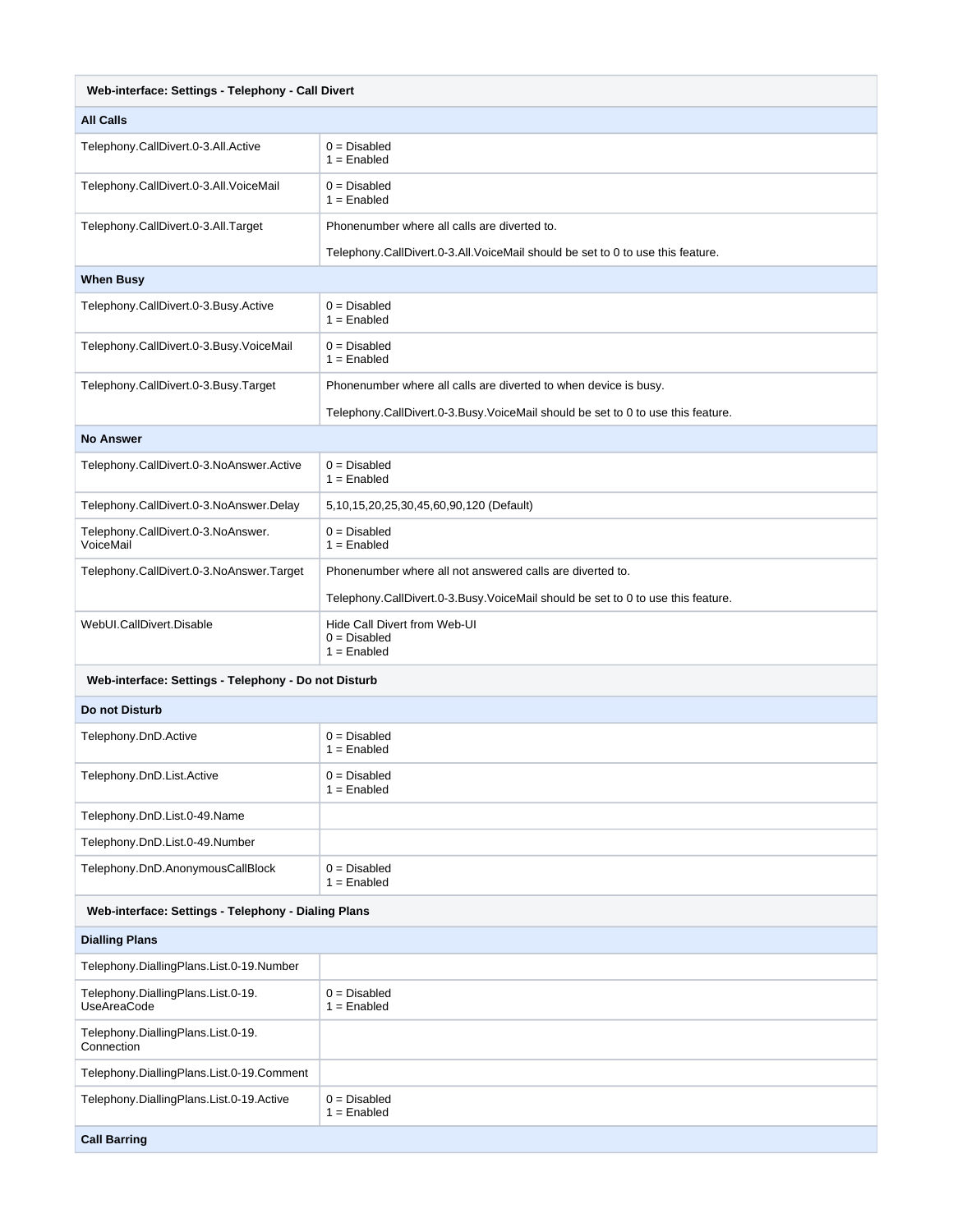| Telephony.CallBarring.List.0-19.Number                              |                                                    |  |  |
|---------------------------------------------------------------------|----------------------------------------------------|--|--|
| Telephony.CallBarring.List.0-19.Comment                             |                                                    |  |  |
| Telephony.CallBarring.List.0-19.Blocked                             | $0 = Disabled$<br>$1 =$ Enabled                    |  |  |
| Web-interface: Settings - Telephony - Phone Lock                    |                                                    |  |  |
| See: FAQ Maxwell - Locking/unlocking the keypad / Emergency numbers |                                                    |  |  |
|                                                                     | Web-interface: Settings - Telephony - Voicemail    |  |  |
| Voicemail                                                           |                                                    |  |  |
| SIP.Account.0-3.VoiceMail.Active                                    | $0 = Disabled$<br>$1 =$ Enabled                    |  |  |
| SIP.Account.0-3.VoiceMail.Mailbox                                   |                                                    |  |  |
| Web-interface: Settings - Online Directories - LDAP                 |                                                    |  |  |
| <b>LDAP Directory</b>                                               |                                                    |  |  |
| NetDir.LDAP.0.DirectoryName                                         |                                                    |  |  |
| NetDir.LDAP.0.Enable                                                | $0 = Disabled$<br>$1 =$ Enabled                    |  |  |
| NetDir.LDAP.0.Lookup                                                | $0 = Disabled$<br>$1 =$ Enabled                    |  |  |
|                                                                     | It works only if the LDAP directory is enabled.    |  |  |
| Access to the LDAP Data Server                                      |                                                    |  |  |
| NetDir.LDAP.0.Server.Address                                        |                                                    |  |  |
| NetDir.LDAP.0.Server.Port                                           | $1 - 65535$                                        |  |  |
| NetDir.LDAP.0.BaseDN                                                |                                                    |  |  |
| NetDir.LDAP.0.Username                                              |                                                    |  |  |
| NetDir.LDAP.0.Password                                              |                                                    |  |  |
| NetDir.LDAP.0.ResponseTimeout                                       | $1 - 10$                                           |  |  |
| NetDir.LDAP.0.Security                                              | $0 = \text{Off}$<br>$1 = TLS$ start<br>$2 = LDAPs$ |  |  |
| Search in LDAP Data Base                                            |                                                    |  |  |
| NetDir.LDAP.0.NameFilter                                            |                                                    |  |  |
| NetDir.LDAP.0.NumberFilter                                          |                                                    |  |  |
| NetDir.LDAP.0.DisplayFormat                                         |                                                    |  |  |
| NetDir.LDAP.0.MaxNumberOfSearchResults                              |                                                    |  |  |
| NetDir.LDAP.0.FirstName                                             |                                                    |  |  |
| NetDir.LDAP.0.Surname                                               |                                                    |  |  |
| NetDir.LDAP.0.PhoneHome                                             |                                                    |  |  |
| NetDir.LDAP.0.PhoneOffice                                           |                                                    |  |  |
| NetDir.LDAP.0.PhoneMobile                                           |                                                    |  |  |
| NetDir.LDAP.0.Email                                                 |                                                    |  |  |
| NetDir.LDAP.0.Fax                                                   |                                                    |  |  |
| NetDir.LDAP.0.Company                                               |                                                    |  |  |
| NetDir.LDAP.0.Street                                                |                                                    |  |  |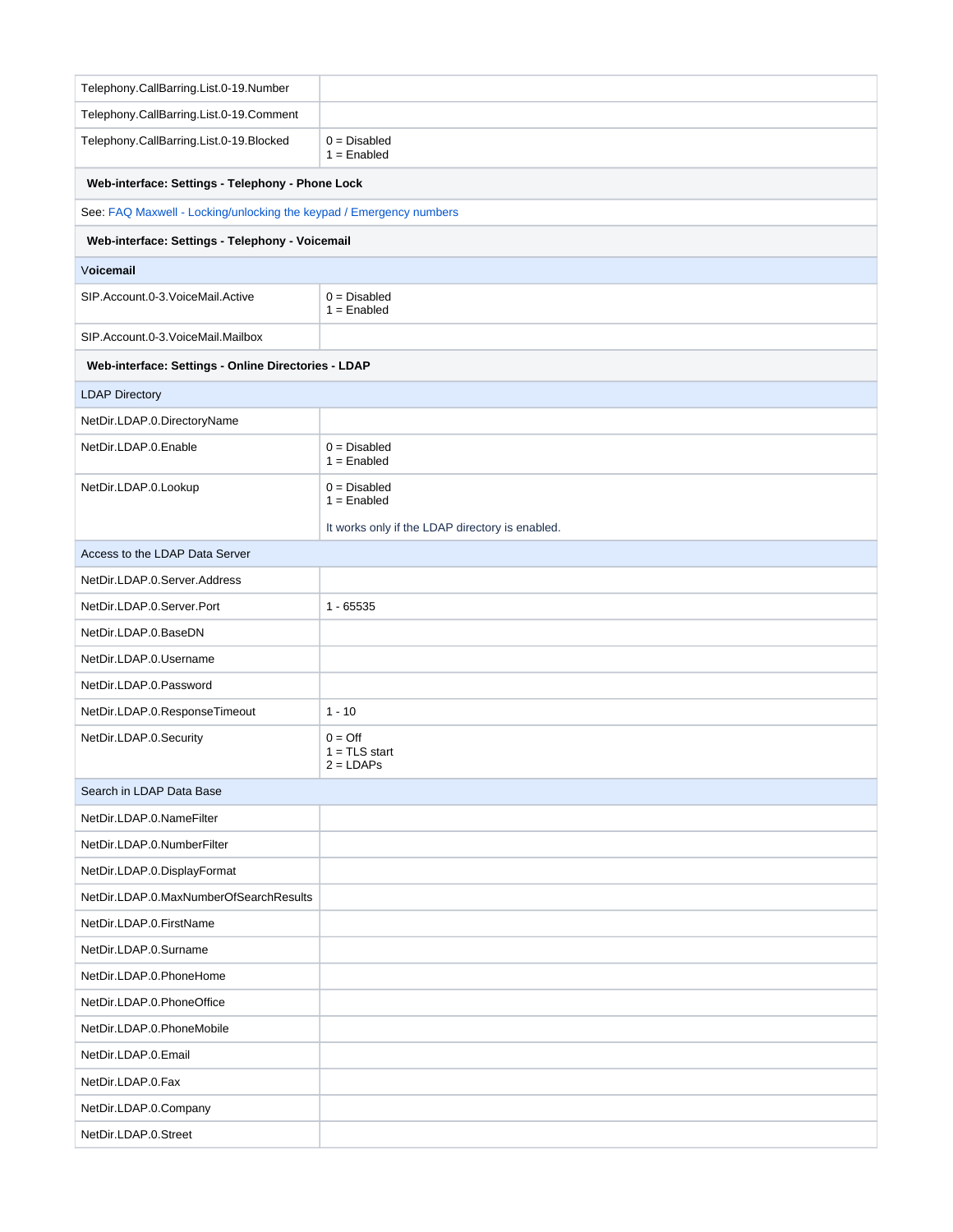| NetDir.LDAP.0.City                                      |                                                                                                                                                                |  |
|---------------------------------------------------------|----------------------------------------------------------------------------------------------------------------------------------------------------------------|--|
| NetDir.LDAP.0.ZIP                                       |                                                                                                                                                                |  |
| NetDir.LDAP.0.Country                                   |                                                                                                                                                                |  |
| NetDir.LDAP.0.AdditionalAttribute                       |                                                                                                                                                                |  |
| NetDir.LDAP.0.AdditionalAttributeDialable               | Yes                                                                                                                                                            |  |
|                                                         | No                                                                                                                                                             |  |
| Web-interface: Settings - Online Directories - XML      |                                                                                                                                                                |  |
| Directory via XML protocol                              |                                                                                                                                                                |  |
| NetDir.Xml.0.ProviderName                               |                                                                                                                                                                |  |
| NetDir.Xml.0.ServerAddress                              |                                                                                                                                                                |  |
| NetDir.Xml.0.Username                                   |                                                                                                                                                                |  |
| NetDir.Xml.0.Password                                   |                                                                                                                                                                |  |
| NetDir.Xml.0.NumberFilter                               | bp                                                                                                                                                             |  |
| NetDir.Xml.0.LookupIncomming                            | $0 = Disabled$<br>$1 =$ Enabled                                                                                                                                |  |
| NetDir.Xml.0.LookupOutgoing                             | $0 = Disabled$<br>$1 =$ Enabled                                                                                                                                |  |
| <b>Private Online Directory</b>                         |                                                                                                                                                                |  |
| NetDir.Xml.0.EnablePrivateDirectory                     | $0 = Disabled$<br>$1 =$ Enabled                                                                                                                                |  |
| NetDir.Xml.0.PrivateDirectoryName                       |                                                                                                                                                                |  |
| <b>White Pages</b>                                      |                                                                                                                                                                |  |
| NetDir.Xml.0.EnableWhiteDirectory                       | $0 = Disabled$<br>$1 =$ Enabled                                                                                                                                |  |
| NetDir.Xml.0.WhiteDirectoryName                         |                                                                                                                                                                |  |
| <b>Yellow Pages</b>                                     |                                                                                                                                                                |  |
| NetDir.Xml.0.EnableYellowDirectory                      | $0 = Disabled$<br>$1 =$ Enabled                                                                                                                                |  |
| NetDir.Xml.0.YellowDirectoryName                        |                                                                                                                                                                |  |
| Web-interface: Settings - Online Services - Doorstation |                                                                                                                                                                |  |
| Door Station                                            |                                                                                                                                                                |  |
| NetSrv.DoorStations.0-19.Name                           |                                                                                                                                                                |  |
| NetSrv.DoorStations.0-19.SIPID                          |                                                                                                                                                                |  |
| NetSrv.DoorStations.0-19.DTMFCode                       |                                                                                                                                                                |  |
| NetSrv.DoorStations.0-19.Username                       |                                                                                                                                                                |  |
| NetSrv.DoorStations.0-19.Password                       |                                                                                                                                                                |  |
| NetSrv.DoorStations.0-19.CameraURL                      | This parameter is ignored by Maxwell 2                                                                                                                         |  |
| NetSrv.DoorStations.0-19.<br>PictureRefreshTime         | Time in msec, see below for the allowed values.<br>$500 = 2$ fps<br>$200 = 5$ fps<br>$100 = 10$ fps<br>$67 = 15$ fps<br>This parameter is ignored by Maxwell 2 |  |
| Web-interface: Settings - Desk Phone - Main Menu        |                                                                                                                                                                |  |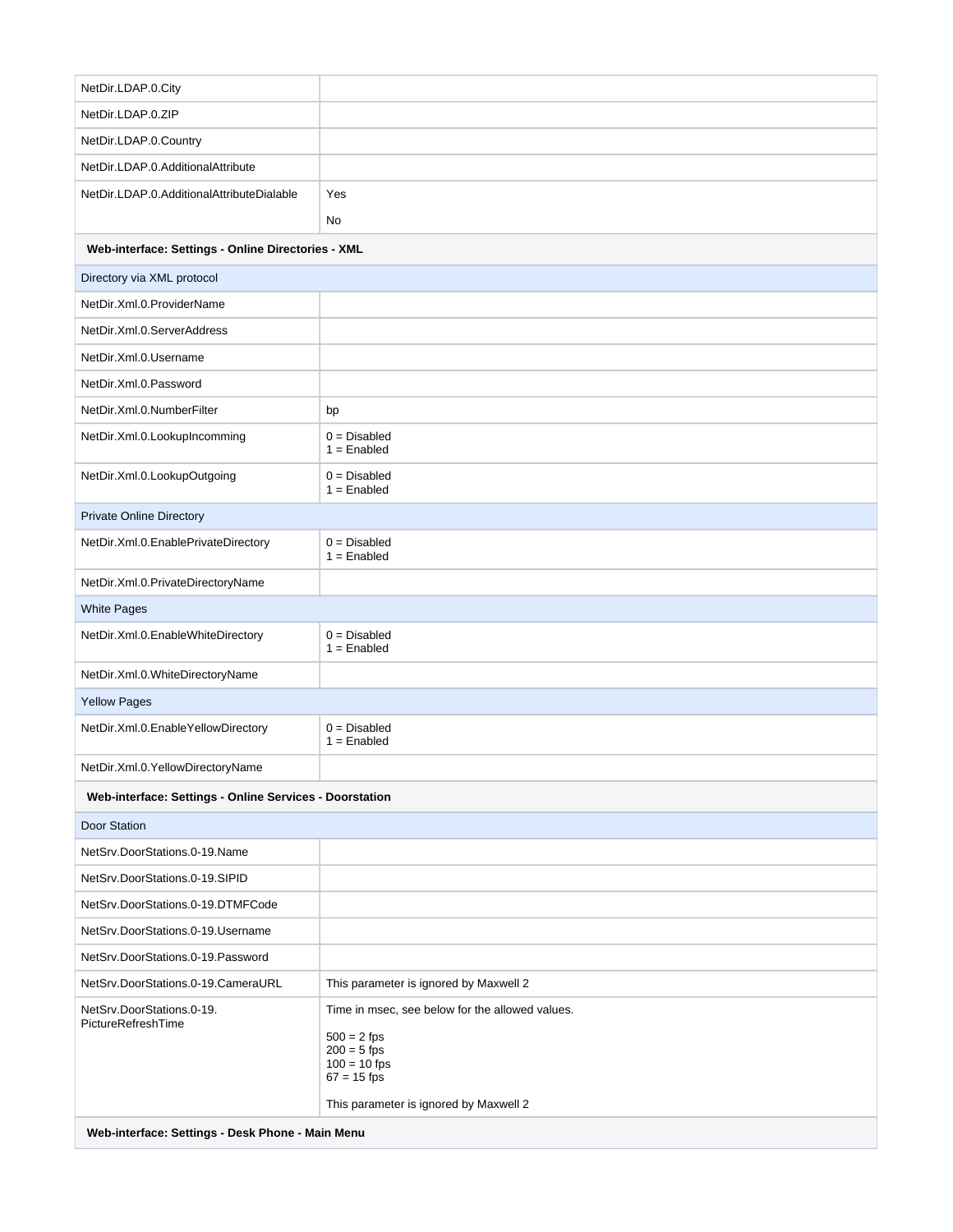| <b>Main Menu</b>                                 |                                                                                                                                                                                |                     |                               |  |
|--------------------------------------------------|--------------------------------------------------------------------------------------------------------------------------------------------------------------------------------|---------------------|-------------------------------|--|
| System.MainMenu.Content                          | Standard (Default)<br>User defined                                                                                                                                             |                     |                               |  |
| Web-interface: Settings - Desk Phone - Ringtones |                                                                                                                                                                                |                     |                               |  |
| <b>Ringtones</b>                                 |                                                                                                                                                                                |                     |                               |  |
| SIP.DefaultRingtone                              | For values, see list below.                                                                                                                                                    |                     |                               |  |
| SIP.Account.0-3.Ringtone.External                | 06_Gigaset.mp3 (or .wav)                                                                                                                                                       |                     |                               |  |
|                                                  | Attention: Full-path will be optional from version 2.19.x. Then the filename will be sufficient to set the<br>ringtone. Until version 2.18.4 the full path is still necessary. |                     |                               |  |
|                                                  | Name in UI/Web-UI                                                                                                                                                              | <b>Filename</b>     | From software 2.24.12         |  |
|                                                  | 01                                                                                                                                                                             | $01$ .wav           | 01.mp3 (or .wav)              |  |
|                                                  | 02_Memo                                                                                                                                                                        | 02_Memo.wav         | 02_Memo.mp3 (or .wav)         |  |
|                                                  | 03_Vibe                                                                                                                                                                        | 03_Vibe.wav         | 03_Vibe.mp3 (or .wav)         |  |
|                                                  | 04_Listen                                                                                                                                                                      | 04_Listen.wav       | 04_Listen.mp3 (or .wav)       |  |
|                                                  | 05_Down                                                                                                                                                                        | 05 Down.wav         | 05_Down.mp3 (or .wav)         |  |
|                                                  | 06_Gigaset                                                                                                                                                                     | 06_Gigaset.wav      | 06_Gigaset.mp3 (or .wav)      |  |
|                                                  | $07$ Egg                                                                                                                                                                       | 07_Egg.wav          | 07_Egg.mp3 (or .wav)          |  |
|                                                  | 08_Peak                                                                                                                                                                        | 08_Peak.wav         | 08_Peak.mp3 (or .wav)         |  |
|                                                  | 09_Step                                                                                                                                                                        | 09_Step 3.wav       | 09_Step 3.mp3 (or .wav)       |  |
|                                                  | 10_P Cut                                                                                                                                                                       | 10_P Cut.wav        | 10_P Cut.mp3 (or .wav)        |  |
|                                                  | 11_Set                                                                                                                                                                         | 11_Set.wav          | 11_Set.mp3 (or .wav)          |  |
|                                                  | $12$ _Sim                                                                                                                                                                      | 12_Sim.wav          | 12_Sim.mp3 (or .wav)          |  |
|                                                  | 13_Tone one                                                                                                                                                                    | 13_Tone one.wav     | 13_Tone one.mp3 (or .wav)     |  |
|                                                  | 14_Dunken                                                                                                                                                                      | 14_Dunken.wav       | 14_Dunken.mp3 (or .wav)       |  |
|                                                  | 15_Piano                                                                                                                                                                       | 15_Piano.wav        | 15_Piano.mp3 (or .wav)        |  |
|                                                  | 16_Officebuffer                                                                                                                                                                | 16_Officebuffer.wav | 16 Officebuffer.mp3 (or .wav) |  |
|                                                  | 17_Twelve                                                                                                                                                                      | 17 Twelve.wav       | 17_Twelve.mp3 (or .wav)       |  |
|                                                  | 18_Flightzone                                                                                                                                                                  | 18_Flightzone.wav   | 18_Flightzone.mp3 (or .wav)   |  |
|                                                  | 19_Waste                                                                                                                                                                       | 19_Waste.wav        | 19_Waste.mp3 (or .wav)        |  |
|                                                  | 20_Smototh G                                                                                                                                                                   | 20_Smooth_G.wav     | 20_Smooth_G.mp3 (or .wav)     |  |
|                                                  | 21_Green Tea                                                                                                                                                                   | 21_Green Tea.wav    | 21_Green Tea.mp3 (or .wav)    |  |
|                                                  | 22_Evolve 1                                                                                                                                                                    | 22_Evolve 1.ogg     | Evolve 1.ogg                  |  |
|                                                  | 23_Evolve 2                                                                                                                                                                    | 23_Evolve 2.ogg     | Evolve 2.ogg                  |  |
|                                                  | Bellcore 1                                                                                                                                                                     | bellcore_dr1.ogg    | bellcore_dr1.ogg              |  |
|                                                  | Bellcore 2                                                                                                                                                                     | bellcore_dr2.ogg    | bellcore_dr2.ogg              |  |
|                                                  | Bellcore 3                                                                                                                                                                     | bellcore_dr3.ogg    | bellcore_dr3.ogg              |  |
|                                                  | Bellcore 4                                                                                                                                                                     | bellcore_dr4.ogg    | bellcore_dr4.ogg              |  |
|                                                  | Bellcore 5                                                                                                                                                                     | bellcore_dr5.ogg    | bellcore_dr5.ogg              |  |
|                                                  |                                                                                                                                                                                |                     |                               |  |
| SIP.Account.0-3.Ringtone.HeaderExternal          | <http: www.notused.com="">;info=alert-external</http:>                                                                                                                         |                     |                               |  |
| SIP.Account.0-3.Ringtone.Internal                | See: SIP.Account.0-3.Ringtone.External                                                                                                                                         |                     |                               |  |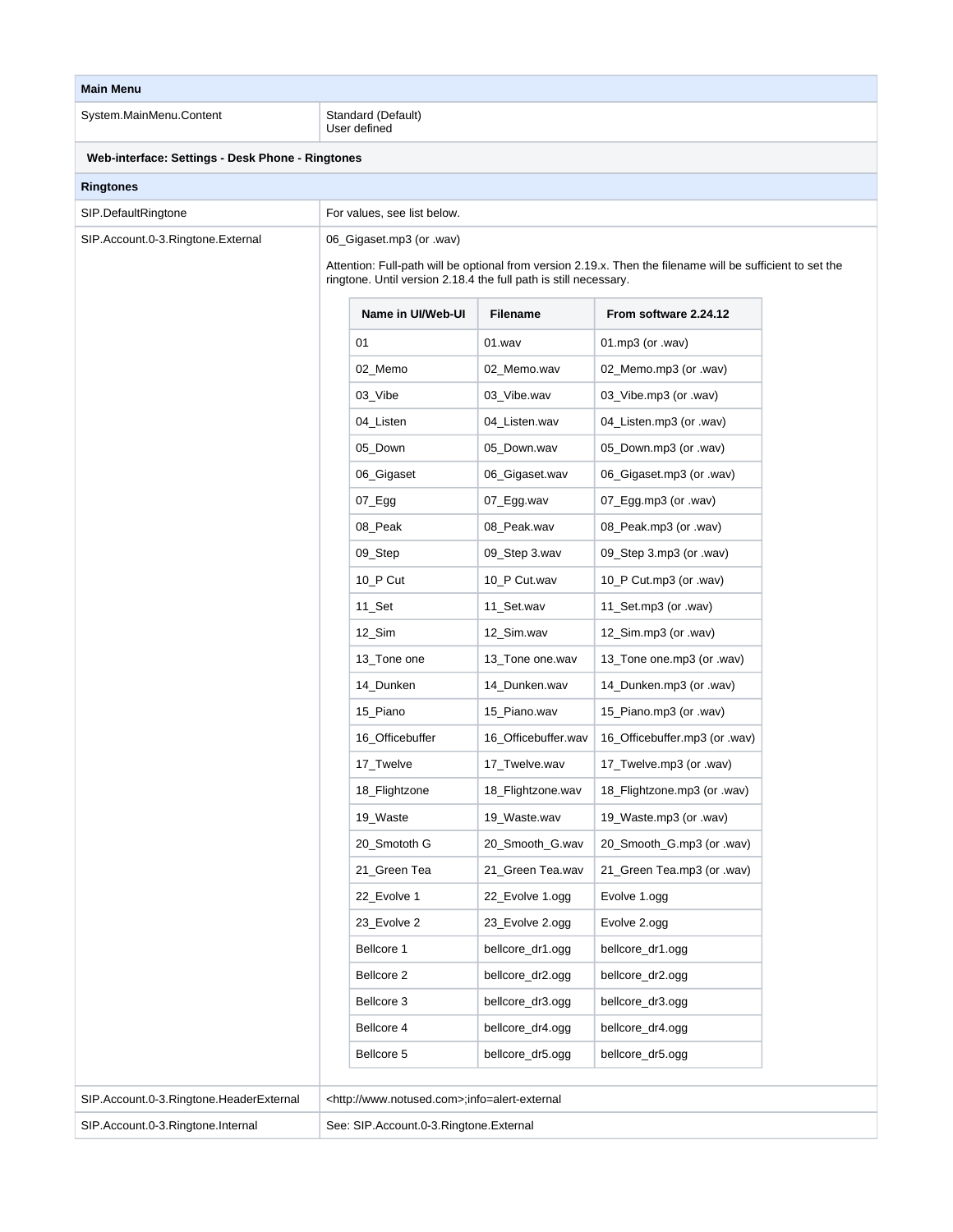| SIP.Account.0-3.Ringtone.HeaderInternal               | <http: www.notused.com="">;info=alert-internal</http:> |
|-------------------------------------------------------|--------------------------------------------------------|
| SIP.Account.0-3.Ringtone.Group                        | See: SIP.Account.0-3.Ringtone.External                 |
| SIP.Account.0-3.Ringtone.HeaderGroup                  | <http: www.notused.com="">;info=alert-group</http:>    |
| SIP.Account.0-3.Ringtone.Doorstation                  | See: SIP.Account.0-3.Ringtone.External                 |
| SIP.Account.0-3.Ringtone.<br><b>HeaderDoorstation</b> | <http: www.notused.com="">;info=alert-door</http:>     |
| SIP.Account.0-3.Ringtone.Optional                     | See: SIP.Account.0-3.Ringtone.External                 |
| SIP.Account.0-3.Ringtone.HeaderOptional               |                                                        |

## **Web-interface: Settings - Desk Phone - Display (Depends on phone type if supported)**

## **Display**

| PhoneUI.Settings.Language             | en-us (Default)                                                                                                                                                                                                                         |
|---------------------------------------|-----------------------------------------------------------------------------------------------------------------------------------------------------------------------------------------------------------------------------------------|
|                                       | de-de                                                                                                                                                                                                                                   |
|                                       | fr-fr                                                                                                                                                                                                                                   |
|                                       | es-es                                                                                                                                                                                                                                   |
|                                       | it-it                                                                                                                                                                                                                                   |
|                                       | nl-nl                                                                                                                                                                                                                                   |
|                                       | tr-tr                                                                                                                                                                                                                                   |
|                                       | pt-pt                                                                                                                                                                                                                                   |
|                                       | el-gr                                                                                                                                                                                                                                   |
|                                       | da-dk                                                                                                                                                                                                                                   |
|                                       | sv-se                                                                                                                                                                                                                                   |
|                                       | no-no                                                                                                                                                                                                                                   |
|                                       | $CS-CZ$                                                                                                                                                                                                                                 |
|                                       | pl-pl                                                                                                                                                                                                                                   |
|                                       | sl-sl                                                                                                                                                                                                                                   |
|                                       | ro-ro                                                                                                                                                                                                                                   |
|                                       | ru-ru                                                                                                                                                                                                                                   |
| PhoneUI.Settings.ScreenSaverTimeout   | 0,10,20 (Default),30,40,50,60                                                                                                                                                                                                           |
| PhoneUI.Settings.ColorScheme.Tree     | (Maxwell 3):<br>0 - White on Black (see main screen then)<br>1 - White on Blue (see main screen then)<br>2 - White on Red (see main screen then)<br>3 - White on Green (see main screen then)<br>This parameter is ignored by Maxwell 2 |
| PhoneUI.Settings.ColorScheme.Basic    | (Maxwell Basic):<br>4 - White on Black (see main screen then)<br>5 - Black on White (see main screen then)                                                                                                                              |
| PhoneUI.Settings.Backlight            | 1 - 9: 7 (Default)                                                                                                                                                                                                                      |
| PhoneUI.Settings.Contrast             | 1 - 9: 5 (Default)                                                                                                                                                                                                                      |
| PhoneUI.Settings.BacklightTimeout     | 1 - 120: 5 (Default): Value is in minutes                                                                                                                                                                                               |
| PhoneUI.Settings.ScreenSaverSelection | $0 =$ Analog clock<br>$1 = Digital clock$<br>$2 =$ Pictures<br>$3 = HTTP$ source<br>Maxwell 2 only supports values 0 and 1                                                                                                              |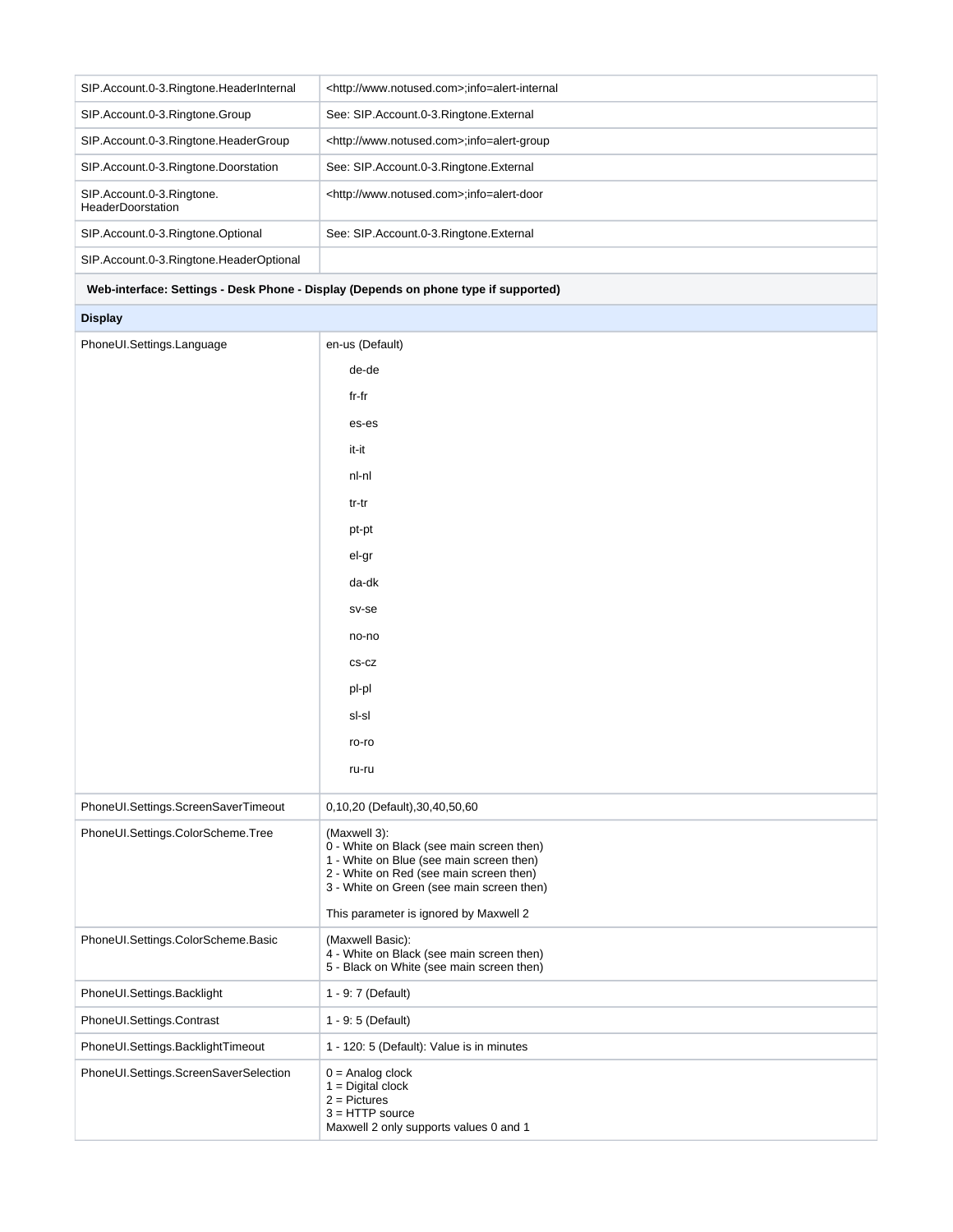| PhoneUI.Settings.ScreenSaverHTTPSource                      | This parameter is ignored by Maxwell 2                                                                                                                                                                                                                    |
|-------------------------------------------------------------|-----------------------------------------------------------------------------------------------------------------------------------------------------------------------------------------------------------------------------------------------------------|
| PhoneUI.Settings.SelectedWallpapers                         | Only Maxwell 4: See FAQ Maxwell - Background picture.                                                                                                                                                                                                     |
| Night Mode                                                  |                                                                                                                                                                                                                                                           |
| IsNightModeEnabled                                          | $0 = Disabled$                                                                                                                                                                                                                                            |
|                                                             | $1 =$ Enabled                                                                                                                                                                                                                                             |
| NightModeStartTime                                          | Start time in format: HH:MM                                                                                                                                                                                                                               |
| NightModeEndTime                                            | End time in format: HH:MM                                                                                                                                                                                                                                 |
| IsNightModeSilencingCalls                                   | $0 = Disabled$                                                                                                                                                                                                                                            |
|                                                             | $1 =$ Enabled                                                                                                                                                                                                                                             |
| Web-interface: Settings - Desk Phone - Message Notification |                                                                                                                                                                                                                                                           |
| Visual Call Notification (LED)                              |                                                                                                                                                                                                                                                           |
| Telephony.VoiceMail.VoicemailMessages.<br>Active            | $0 = Disabled$<br>$1 =$ Enabled                                                                                                                                                                                                                           |
| Calls.Missed.Notification.Active                            | $0 = Disabled$<br>$1 =$ Enabled                                                                                                                                                                                                                           |
| <b>SIP Notification</b>                                     |                                                                                                                                                                                                                                                           |
| PhoneUI.SIP.ShowSIPMessagesOnDisplay                        | $0 = Disabled$<br>$1 =$ Enabled                                                                                                                                                                                                                           |
| PhoneUI.SIP.<br>ClearSIPMessageWithBackKey                  | $0 = Disabled$<br>$1 =$ Enabled                                                                                                                                                                                                                           |
| Web-interface: Settings - Desk Phone - Keys and LEDs        |                                                                                                                                                                                                                                                           |
| Programmable Keys                                           |                                                                                                                                                                                                                                                           |
| PhoneUI.Keys.ProgrammableKeys.Center.                       | $0 = \text{Default}$                                                                                                                                                                                                                                      |
| Type                                                        | $1 = XHTML$                                                                                                                                                                                                                                               |
| PhoneUI.Keys.ProgrammableKeys.CallLog.<br>Type              | $0 =$ Default<br>$1 = XHTML$                                                                                                                                                                                                                              |
| PhoneUI.Keys.ProgrammableKeys.<br>Directory.Type            | $1 = LDAP$<br>$3 = XML$ white pages<br>$4 =$ Local directory<br>$5 = XML$ yellow pages<br>$6 = XML$ Private directory<br>7 = XSI Personal<br>$8 = XSI$ Group<br>9 = XSI Group Common<br>10 = XSI Enterprise<br>11 = XSI Enterprise Common<br>$12 = XHTML$ |
| PhoneUI.Keys.ProgrammableKeys.<br>Messages.Type             | $0 = Default$<br>$1 = FAC$<br>$2 =$ Action URL<br>$3 = XHTML$                                                                                                                                                                                             |
| PhoneUI.Keys.ProgrammableKeys.<br>Messages.FAC              |                                                                                                                                                                                                                                                           |
| PhoneUI.Keys.ProgrammableKeys.<br>Messages.ActionURL        |                                                                                                                                                                                                                                                           |
| PhoneUI.Keys.ProgrammableKeys.DND.<br>Type                  | $0 =$ Default<br>$1 = FAC$<br>$2 =$ Action URL<br>$=$ XHTML                                                                                                                                                                                               |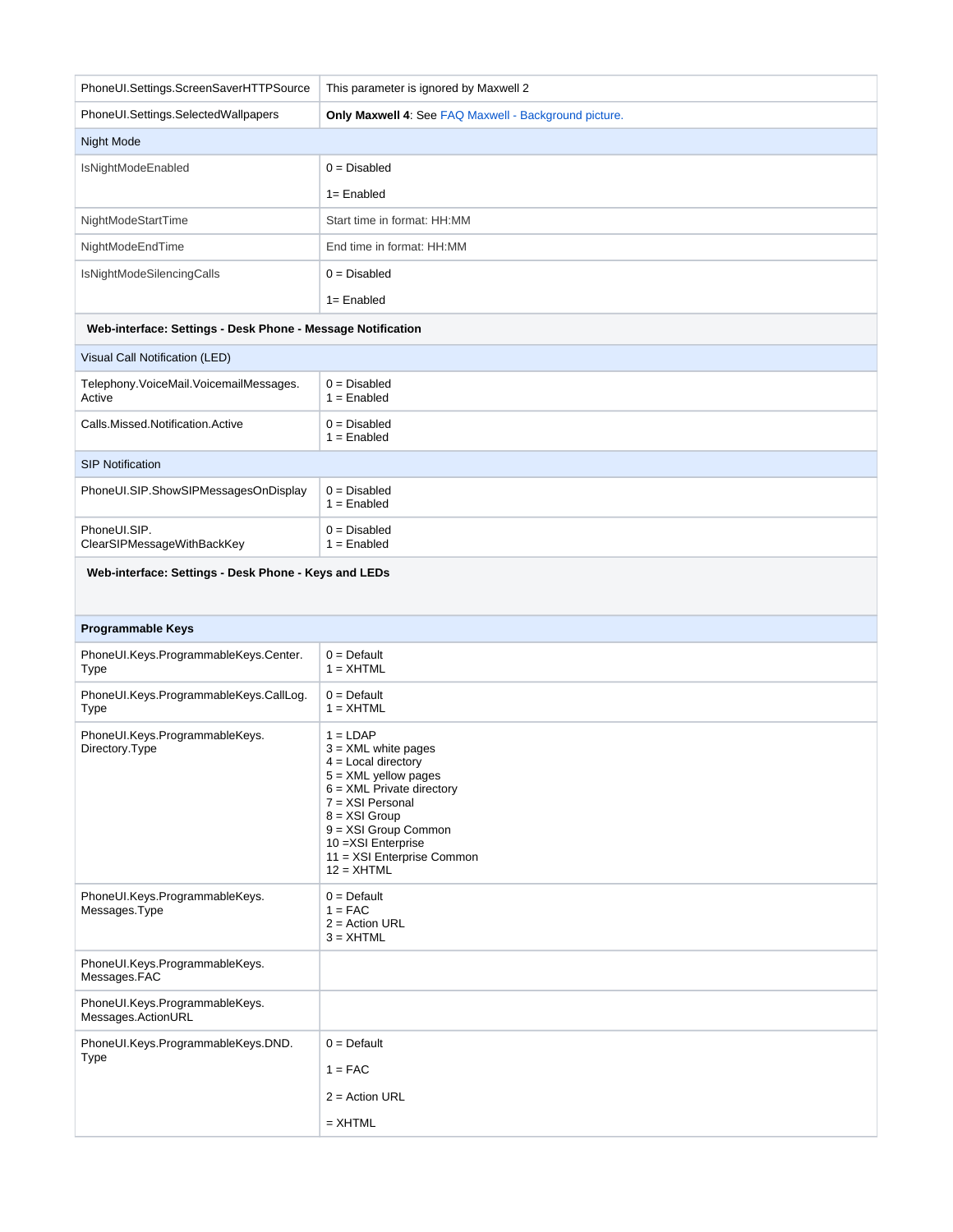| PhoneUI.Keys.ProgrammableKeys.DND.<br>FAC.enable                 |                                                                                                                                                      |
|------------------------------------------------------------------|------------------------------------------------------------------------------------------------------------------------------------------------------|
| PhoneUI.Keys.ProgrammableKeys.DND.<br>FAC.disable                |                                                                                                                                                      |
| PhoneUI.Keys.ProgrammableKeys.DND.<br>ActionURL.enable           |                                                                                                                                                      |
| PhoneUI.Keys.ProgrammableKeys.DND.<br>ActionURL.disable          |                                                                                                                                                      |
| PhoneUI.Keys.ProgrammableKeys.Hold.<br>Type                      | $0 =$ Default                                                                                                                                        |
|                                                                  | $1 = DTIME code$                                                                                                                                     |
|                                                                  | $2 =$ Action URL                                                                                                                                     |
| PhoneUI.Keys.ProgrammableKeys.Hold.<br><b>DTMFCode</b>           |                                                                                                                                                      |
| PhoneUI.Keys.ProgrammableKeys.Hold.<br>ActionURL                 |                                                                                                                                                      |
| PhoneUI.Keys.ProgrammableKeys.<br>Conference.Type                | $0 =$ Default                                                                                                                                        |
|                                                                  | $1 = DTIME code$                                                                                                                                     |
|                                                                  | $2 =$ Action URL                                                                                                                                     |
|                                                                  | $3 = FAC$                                                                                                                                            |
| PhoneUI.Keys.ProgrammableKeys.<br>Conference.DTMFCode            |                                                                                                                                                      |
| PhoneUI.Keys.ProgrammableKeys.<br>Conference.ActionURL           |                                                                                                                                                      |
| PhoneUI.Keys.ProgrammableKeys.<br>Conference.FAC                 |                                                                                                                                                      |
| <b>Soft Keys</b>                                                 |                                                                                                                                                      |
| PhoneUI.Keys.SoftKeys.X.Type                                     | $-1$ = No function<br>$3 =$ Quick Dial                                                                                                               |
| Maxwell B/2/3/4 X=0 Left SoftKey, X=1<br><b>Right Softkey</b>    | $5 =$ SIP URL<br>$8 =$ Action URL<br>$9 =$ SIP INFO                                                                                                  |
| Maxwell $4 X = 2$ and $X = 3$ for the Soft keys<br>in the middle | $10 = FAC$<br>$11 =$ Call Waiting<br>$12$ = Local Directory<br>$13 =$ Ldap Directory<br>$14 =$ Xml Public<br>$15 =$ Xml Yellow<br>$16 =$ Xml Private |
|                                                                  | $17 =$ Redial<br>$18 =$ Select Line                                                                                                                  |
|                                                                  | 22 = XSI Personal Directory<br>23 = XSI Group Common Directory<br>24 = XSI Group Directory                                                           |
|                                                                  | 25 = XSI Enterprise Common Directory<br>26 = XSI Enterprise Directory                                                                                |
| PhoneUI.Keys.SoftKeys.X.Action                                   | Only Valid for:                                                                                                                                      |
| $X = 0 - 3$                                                      | • SIP INFO                                                                                                                                           |
| PhoneUI.Keys.SoftKeys.X.Connection                               | Only Valid for:                                                                                                                                      |
| $X = 0 - 3$                                                      | • Quick Dial                                                                                                                                         |
| PhoneUI.Keys.SoftKeys.X.DisableCode                              | Only Valid for:                                                                                                                                      |
| $X = 0 - 3$                                                      | $•$ FAC                                                                                                                                              |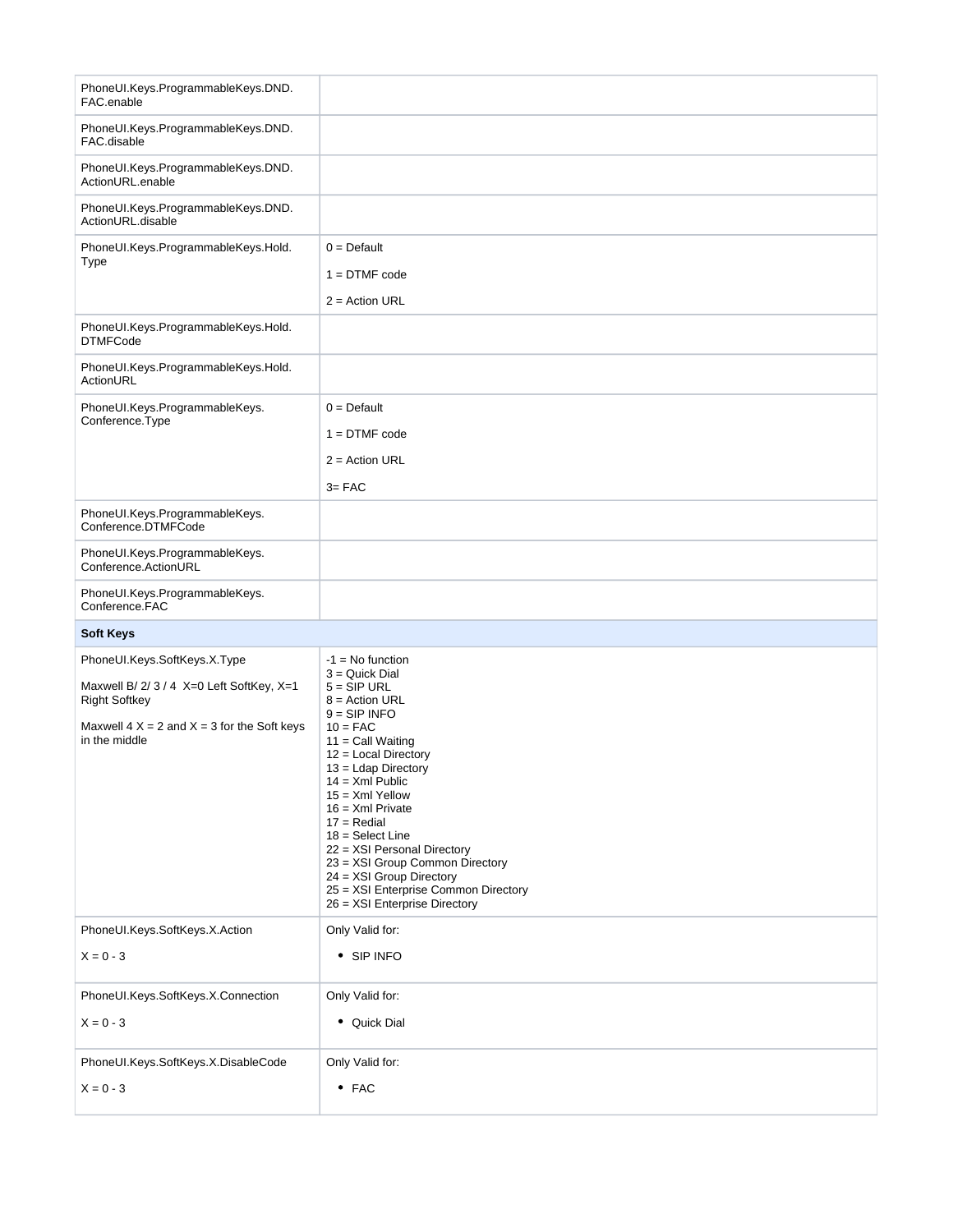| PhoneUI.Keys.SoftKeys.X.DisableName                     | Only Valid for:                                                                                     |
|---------------------------------------------------------|-----------------------------------------------------------------------------------------------------|
| $X = 0 - 3$                                             | • SIP INFO<br>$\bullet$ FAC                                                                         |
| PhoneUI.Keys.SoftKeys.X.EnableCode                      | Only Valid for:                                                                                     |
| $X = 0 - 3$                                             | $•$ FAC                                                                                             |
| PhoneUI.Keys.SoftKeys.X.EnableName                      | Only Valid for:                                                                                     |
| $X = 0 - 3$                                             | • Quick Dial<br>$\bullet$ SIP URI<br>• Action URL<br>• SIP INFO<br>$•$ FAC                          |
| PhoneUI.Keys.SoftKeys.X.PhoneNumber                     | Only Valid for:                                                                                     |
| $X = 0 - 3$                                             | • Quick Dial                                                                                        |
| PhoneUI.Keys.SoftKeys.X.URL                             | Only Valid for:                                                                                     |
| $X = 0 - 3$                                             | $\bullet$ SIP URI<br>• Action URL                                                                   |
| SoftKeys.X.Active                                       | $0 =$ When SoftKey is FAC then change to disabled<br>1 = When SoftKey is FAC then change to enabled |
| $X = 0 - 3$                                             | It will only change the key status, the device does not send the FAC.                               |
| <b>Quick Dial Keys</b>                                  |                                                                                                     |
|                                                         |                                                                                                     |
| PhoneUI.Keys.QuickDialKeys.X.Type<br>$x = 1,2,3,4$      | 0 - Default<br>1 - QuickDial<br>$2 - FAC$<br>3 - ActionURL                                          |
| PhoneUI.Keys.QuickDialKeys.X.Number<br>$x = 1,2,3,4$    | 0 - Default<br>1 - QuickDial<br>$2 - FAC$<br>3 - ActionURL                                          |
| PhoneUI.Keys.QuickDialKeys.X.FAC<br>$x = 1,2,3,4$       | 0 - Default<br>1 - QuickDial<br>$2 - FAC$<br>3 - ActionURL                                          |
| PhoneUI.Keys.QuickDialKeys.X.ActionURL<br>$x = 1,2,3,4$ | 0 - Default<br>1 - QuickDial<br>$2 - FAC$<br>3 - ActionURL                                          |
| <b>Function keys (Only Maxwell 3)</b>                   |                                                                                                     |
| <b>Function Keys - Configuration</b>                    |                                                                                                     |
| Telephony.ShowKeysDisplayName                           | $0 = Disabled$<br>$1 =$ Enabled                                                                     |
| PhoneUI.Keys.FunctionKeys.Icons                         | $0 = Do$ not show Function key icons<br>1 = Show Function key icons (Default)                       |
| PhoneUI.Keys.FunctionKeys.Indicator                     | $0 = Thin$<br>$1 =$ Bold                                                                            |
| <b>Function Keys - Idle Screen</b>                      |                                                                                                     |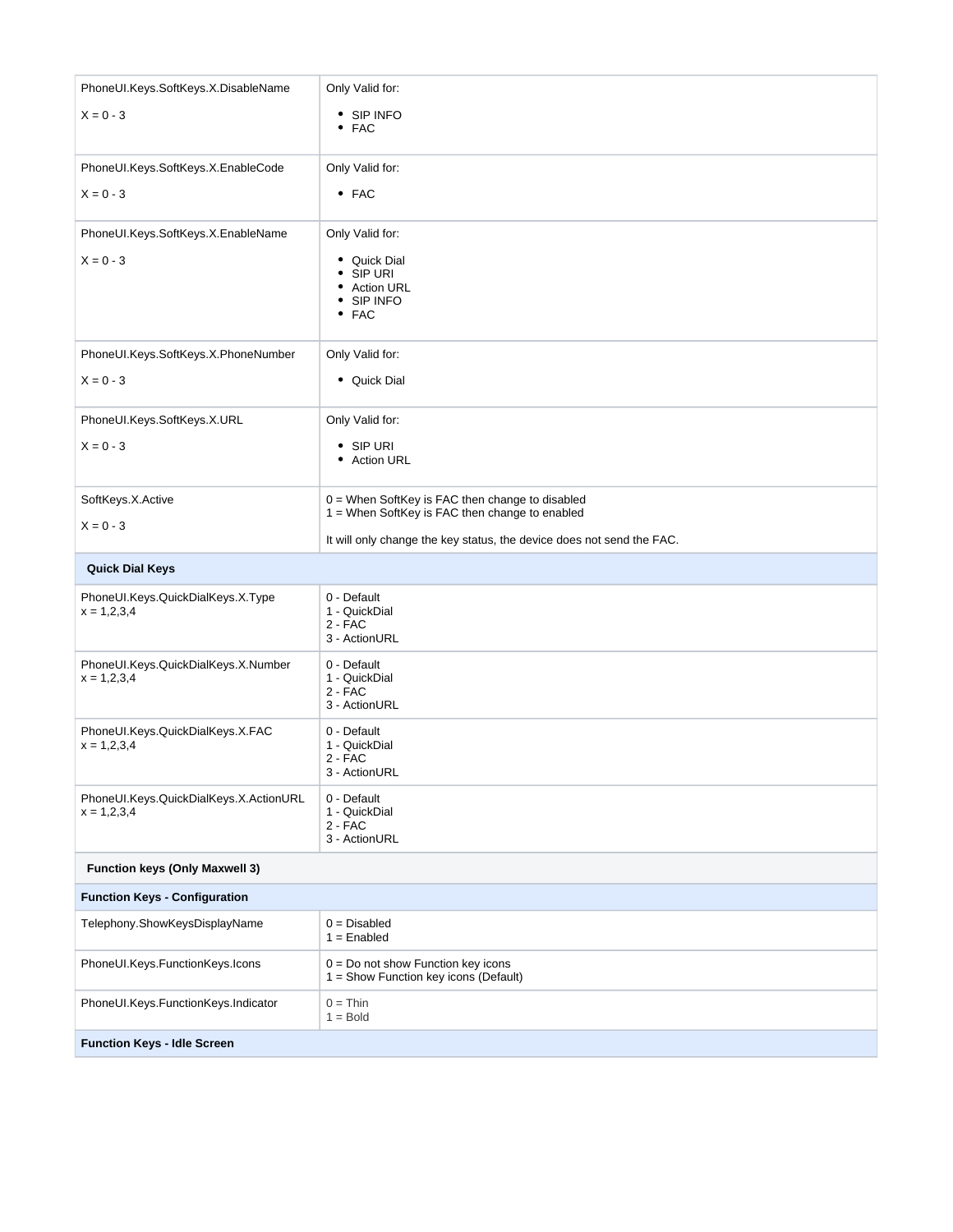| PhoneUI.Keys.FunctionKeys.X.Type                              | -1 (No Function)                              |
|---------------------------------------------------------------|-----------------------------------------------|
| <b>Maxwell 2 and 3:</b> $X = (Function key) 0 - 7$            | 0 (Line, not for Expansion module)            |
| Expansion module 1 level 1: $X = (Function$                   | 1 (Shared Line, not for Expansion module)     |
| key) 8 - 36<br>Expansion module 1 level 2: $X = (Function$    | 2 (Park + Retrieve, not for Expansion module) |
| key) 37 - 65                                                  | 3 (Quick Dial)                                |
| Expansion module 2 level 1: $X = (Function$<br>key) 66 - 94   | 4 (BLF)                                       |
| Expansion module 2 level 2: $X =$ (Function<br>key) 95 - 123  | 5 (SIP URI)                                   |
| Expansion module 3 level 1: $X =$ (Function                   | 6 (Call Divert, not for Expansion module)     |
| key) 124 - 152<br>Expansion module 3 level 2: $X = (Function$ | 7 (DTMF)                                      |
| key) 153 - 181                                                | 8 (Action URL)                                |
| <b>Maxwell 4:</b> $X = (Function key) 0 - 37$                 | 9 (SIP INFO)                                  |
| Expansion module 1 level 1: $X = (Function$<br>key) 38 - 66   | 10 (FAC)                                      |
| Expansion module 1 level 2: $X = (Function$<br>key) 67 - 95   |                                               |
| Expansion module 2 level 1: $X =$ (Function                   |                                               |
| key) 96 - 124<br>Expansion module 2 level 2: $X =$ (Function  |                                               |
| key) 125 - 153                                                |                                               |
| Expansion module 3 level 1: $X =$ (Function<br>key) 154 - 182 |                                               |
| Expansion module 3 level 2: $X = (Function$<br>key) 183 - 211 |                                               |
| PhoneUI.Keys.FunctionKeys.X.                                  | 0-9, a-z, A-Z, *, @, etc.                     |
| DisplayName                                                   |                                               |
| Maxwell 2, 3 and 4: $X =$ (Function key) 0 - 7                |                                               |
| PhoneUI.Keys.FunctionKeys.X.Connection                        | SIP account 0 (1) - 3 (4)                     |
| Maxwell 2, 3 and 4: $X =$ (Function key) 0 - 7                | Valid for:                                    |
|                                                               | $\bullet$ Line<br>• Shared Line               |
|                                                               | • Park and Retrieve<br>• Quick Dial           |
|                                                               | <b>BLF</b><br><b>Call Divert</b>              |
|                                                               | SIP Info                                      |
| PhoneUI.Keys.FunctionKeys.X.                                  | Valid for:                                    |
| PhoneNumber                                                   | • Park and Retrieve                           |
| Maxwell 2, 3 and 4: $X =$ (Function key) 0 - 7                | Quick Dial<br><b>BLF</b><br>٠                 |
|                                                               | • Call Divert                                 |
| PhoneUI.Keys.FunctionKeys.X.                                  | Valid for:                                    |
| CallPickupCode                                                | $•$ BLF                                       |
| Maxwell 2, 3 and 4: $X =$ (Function key) 0 - 7                |                                               |
| PhoneUI.Keys.FunctionKeys.X.URL                               | Valid for:                                    |
| Maxwell 2, 3 and 4: $X =$ (Function key) 0 - 7                | $\bullet$ SIP URI<br>• Action URI             |
|                                                               |                                               |
| PhoneUI.Keys.FunctionKeys.X.<br>CallDivertType                | Valid for:                                    |
|                                                               | • Call Divert                                 |
|                                                               |                                               |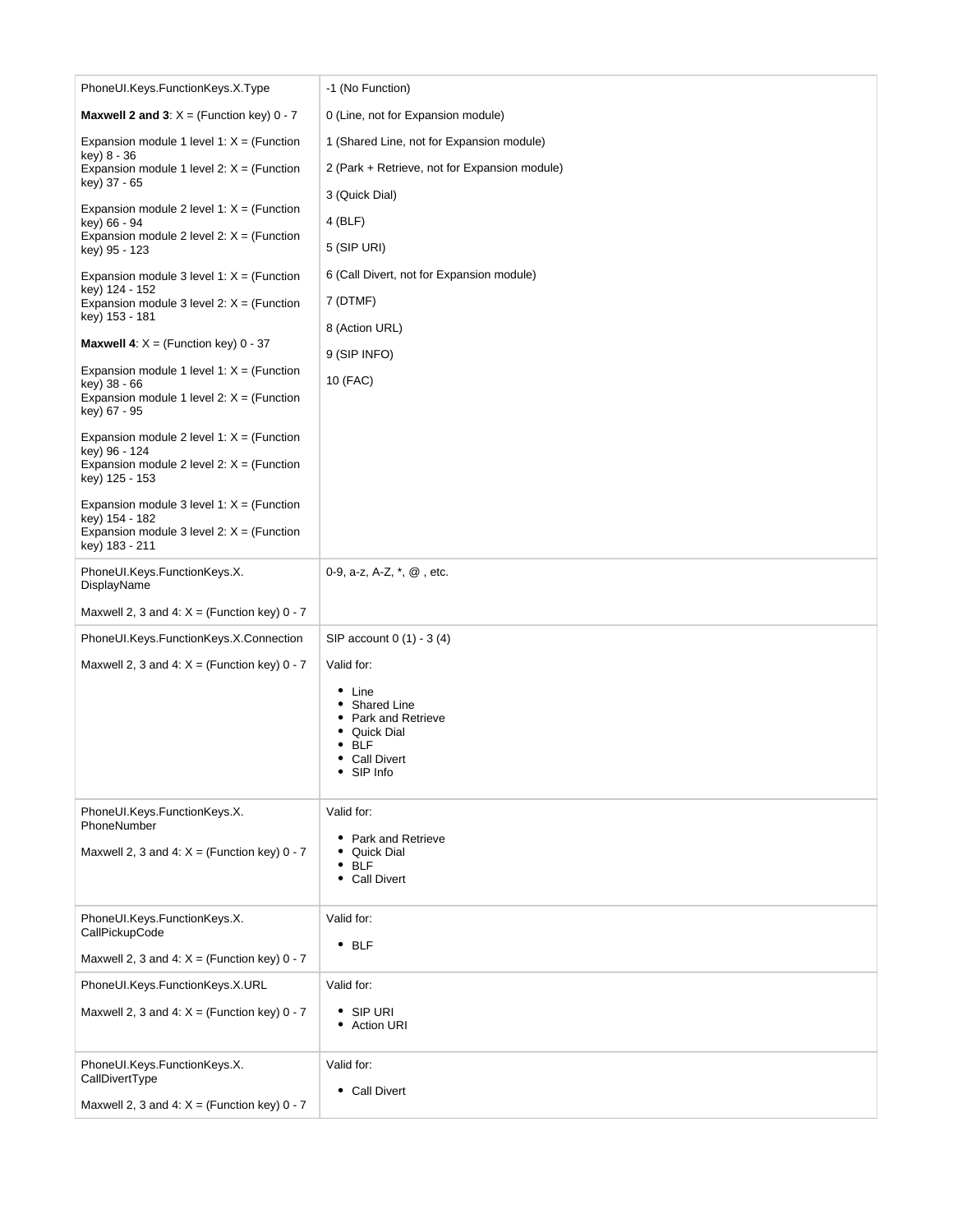| PhoneUI.Keys.FunctionKeys.X.EnableCode                                  | Valid for:                                                       |
|-------------------------------------------------------------------------|------------------------------------------------------------------|
| Maxwell 2, 3 and 4: $X =$ (Function key) 0 - 7                          | • DTMF<br>$•$ FAC                                                |
| PhoneUI.Keys.FunctionKeys.X.DisableCode                                 | Valid for:                                                       |
| Maxwell 2, 3 and 4: $X =$ (Function key) 0 - 7                          | $•$ FAC                                                          |
| PhoneUI.Keys.FunctionKeys.X.DTMFCode                                    | Available in Maxwell 3 and 4                                     |
| Maxwell 2, 3 and 4: $X =$ (Function key) 0 - 7                          | Valid for:<br>• DTMF                                             |
| PhoneUI.Keys.FunctionKeys.X.Action                                      | Valid for:                                                       |
| Maxwell 2, 3 and 4: $X =$ (Function key) 0 - 7                          | • SIP INFO                                                       |
| PhoneUI.Keys.FunctionKeys.X.Color                                       | "0" -> Red                                                       |
| Maxwell 2, 3 and 4: $X =$ (Function key) 0 -<br>249                     | "1" $\rightarrow$ Green<br>"2" -> Yellow<br>"3" -> Standard      |
|                                                                         | This parameter is ignored by Maxwell 2 for the main-device keys. |
|                                                                         | Only expansion module keys can be used with multi-color.         |
| Function keys for expansion module<br>see here                          |                                                                  |
| Web-interface: Settings - Desk Phone - Events                           |                                                                  |
| <b>URL Links for Events</b>                                             |                                                                  |
| System.Events.RegistrationSuccessed                                     |                                                                  |
| System.Events.RegistrationFailed                                        |                                                                  |
| System.Events.ConnectionEstablished                                     |                                                                  |
| System.Events.ConnectionTerminated                                      |                                                                  |
| System.Events.OffHook                                                   |                                                                  |
| System.Events.OnHook                                                    |                                                                  |
| System.Events.IncomingCall                                              |                                                                  |
| System.Events.OutgoingCall                                              |                                                                  |
| Web-interface: Settings - Desk Phone - Local Phonebook See wiki article |                                                                  |
| <b>Load Phonebook from URL</b>                                          |                                                                  |
| System.LocalPhonebook.Url                                               |                                                                  |
| System.LocalPhonebook.UpdateTime                                        | 08:00                                                            |
| <b>Display</b>                                                          |                                                                  |
| System.LocalPhonebook.Name                                              |                                                                  |
| PhoneUI.Directory.Local.SearchAnywhere                                  | $0 = No$<br>$1 = Yes$                                            |
| PhoneUI.Directory.Local.NameFirst                                       | $0 =$ Surname, Name<br>$1 = Name$ , Surname                      |
| Web-interface: Settings - Web Configurator                              |                                                                  |
| WebUI.AdminPassword                                                     |                                                                  |
| WebUI.UserPassword                                                      |                                                                  |
| WebUI.ShowPassword                                                      |                                                                  |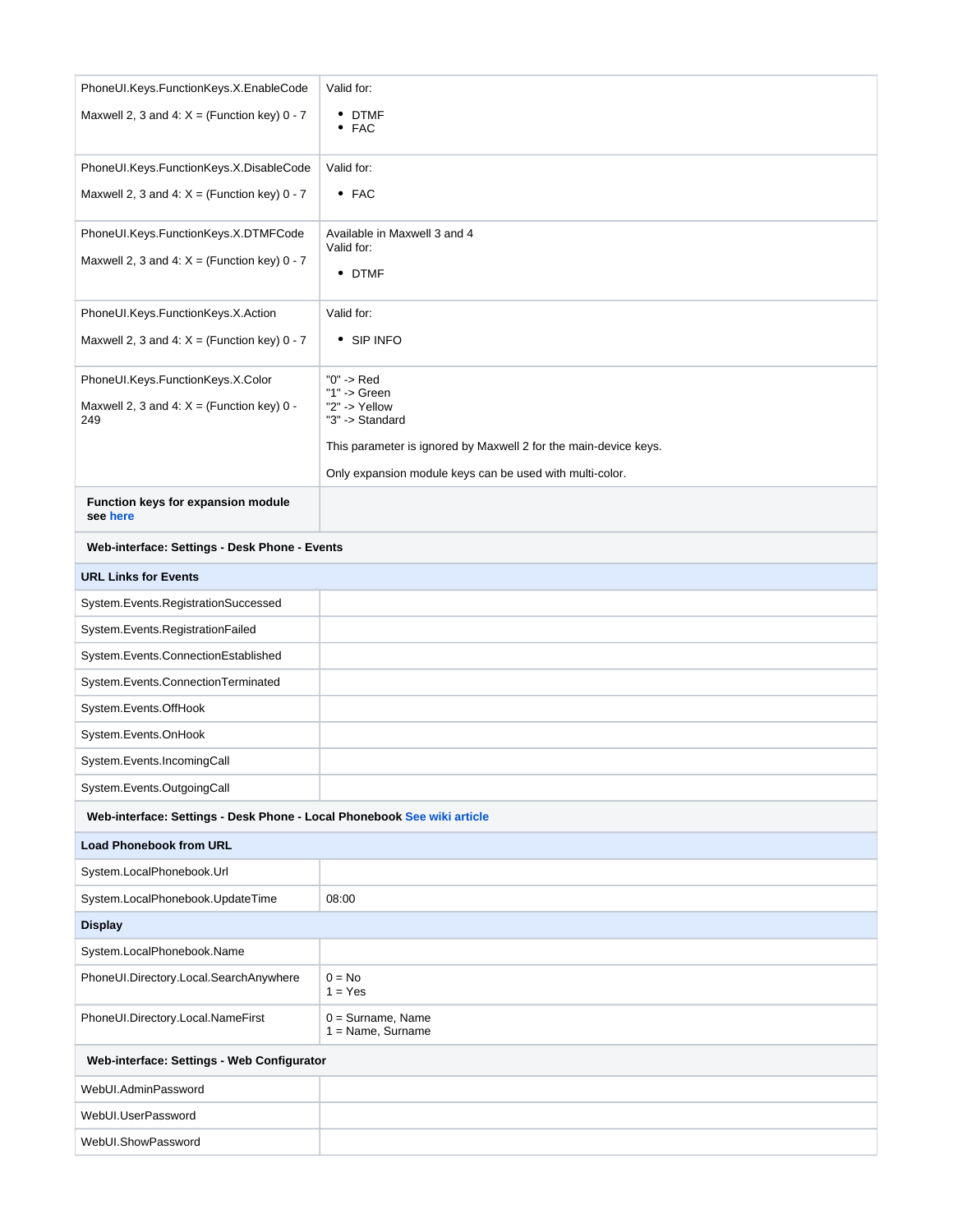| WebUI.AllowAccessWeb                                                          | $0 =$ Allow access from a different subnet<br>$1 = No$ access from different subnet (Default)                                                                                                                                                                                                                                                |
|-------------------------------------------------------------------------------|----------------------------------------------------------------------------------------------------------------------------------------------------------------------------------------------------------------------------------------------------------------------------------------------------------------------------------------------|
| Web-interface: Settings - System - Phone Web Server                           |                                                                                                                                                                                                                                                                                                                                              |
| <b>HTTP Server</b>                                                            |                                                                                                                                                                                                                                                                                                                                              |
| HTTP.ConnectionType                                                           | HTTP (Default)<br><b>HTTPS</b><br>HTTP_HTTPS                                                                                                                                                                                                                                                                                                 |
| HTTP.Port                                                                     | 1 - 65535: 80 (Default)                                                                                                                                                                                                                                                                                                                      |
| HTTP.SecurePort                                                               | 1 - 65535: 443 (Default)                                                                                                                                                                                                                                                                                                                     |
| WebUI.LogoutTimer                                                             | 1 - 60: 10 (Default)                                                                                                                                                                                                                                                                                                                         |
| Web-interface: Settings - System - Provisioning and Configuration             |                                                                                                                                                                                                                                                                                                                                              |
| PhoneUI.Provisioning.<br>ShowInProgressOnDisplay                              | $0 = Do$ not show "Provisioning in Progress" on Display.<br>1 = Show "Provisioning in Progress" on Display. (Default)                                                                                                                                                                                                                        |
| (Parameter is not in web-interface)                                           |                                                                                                                                                                                                                                                                                                                                              |
| <b>Auto Provisioning</b>                                                      |                                                                                                                                                                                                                                                                                                                                              |
| System.Provision.ProvisioningServer                                           | http://profile.gigaset.net/device/%DVID/ (Default)                                                                                                                                                                                                                                                                                           |
| Web-interface: Settings - System - Firmware Update                            |                                                                                                                                                                                                                                                                                                                                              |
| <b>Firmware Update</b>                                                        |                                                                                                                                                                                                                                                                                                                                              |
| FirmwareManagment.<br>AutomaticCheckForUpdates                                | $0 =$ Automatic check for updates is "No"<br>$1 =$ Automatic check for updates is "Yes"                                                                                                                                                                                                                                                      |
| System.Provision.Period<br>(Parameter is not in web-interface)                | $0$ (Default) = Random value between 1:00 and 4:00 am<br>Minimum time is 600 seconds.<br>If you configure the time $<$ 600 and $>$ 0 then it can be that during manual testing provisioning, the<br>device will wait until the 600 seconds are passed and with the correct setting this<br>will not happen.<br>Maximum time is 86400 seconds |
| Web-interface: Settings - System - Security                                   |                                                                                                                                                                                                                                                                                                                                              |
| System.Security.AcceptAllCertificates                                         | $0 =$ Accept all certificates No (Default)<br>$1 =$ Accept all certificates Yes                                                                                                                                                                                                                                                              |
| System.Security.HTTPAuthUsername                                              |                                                                                                                                                                                                                                                                                                                                              |
| System.Security.HTTPAuthPassword                                              |                                                                                                                                                                                                                                                                                                                                              |
| Web-interface: Settings - System - Date and Time                              |                                                                                                                                                                                                                                                                                                                                              |
| System.DateAndTime.AutoAdjustTime<br>(Updated in the 2.22 software or higher) | NTPServiceDisabled = Setting "Local" in web-interface, time is set manually.<br>NTPServiceEnabled = NTP server via provisioning, if not send then use DHCP option 42<br>NTPServiceManual = NTP server is entered manually via the web-interface.<br>NTPServiceDHCP = Use DHCP option 42, if not send then use NTP server via provisioning.   |
| System.DateAndTime.TimeServer                                                 | pool.ntp.org (Default)                                                                                                                                                                                                                                                                                                                       |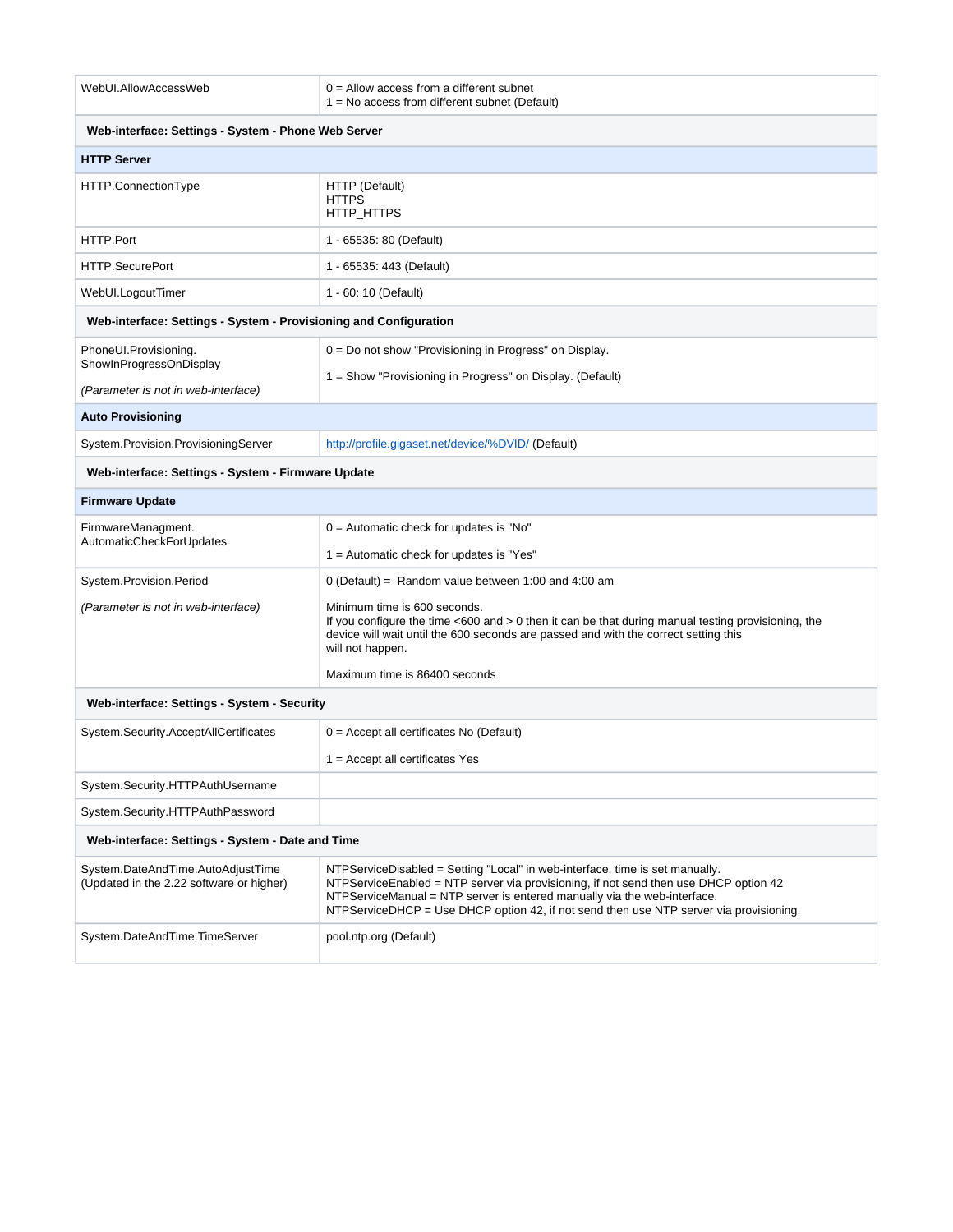GMT-11.Pacific/Midway GMT-10.Pacific/Honolulu GMT-9.America/Anchorage GMT-8.America/Los\_Angeles GMT-8.America/Tijuana GMT-7.America/Phoenix GMT-7.America/Chihuahua GMT-7.America/Denver GMT-6.America/Costa\_Rica GMT-6.America/Chicago GMT-6.America/Mexico\_City GMT-6.America/Regina GMT-5.America/Bogota GMT-5.America/New\_York GMT-4.America/Barbados GMT-4.America/Halifax GMT-4.America/Manaus GMT-3.America/Sao\_Paulo GMT-3.America/Argentina/Buenos\_Aires GMT-3.America/Godthab GMT-3.America/Montevideo GMT-3.America/Santiago GMT-2.Atlantic/South\_Georgia GMT-1.Atlantic/Azores GMT-1.Atlantic/Cape\_Verde GMT.Africa/Casablanca GMT.Europe/London GMT+1.Europe/Amsterdam GMT+1.Europe/Belgrade GMT+1.Europe/Brussels GMT+1.Europe/Sarajevo GMT+1.Africa/Brazzaville GMT+1.Africa/Windhoek GMT+2.Asia/Amman GMT+2.Europe/Athens GMT+2.Asia/Beirut GMT+2.Africa/Cairo GMT+2.Africa/Harare GMT+2.Europe/Helsinki GMT+2.Asia/Jerusalem GMT+3.Asia/Baghdad GMT+3.Asia/Kuwait GMT+3.Europe/Minsk GMT+3.Europe/Moscow GMT+3.Africa/Nairobi GMT+4.Asia/Baku GMT+4.Asia/Dubai GMT+4.Asia/Tbilisi GMT+4.Asia/Yerevan GMT+5.Asia/Karachi GMT+5.Asia/Oral GMT+5.Asia/Yekaterinburg GMT+6.Asia/Almaty GMT+7.Asia/Bangkok GMT+7.Asia/Krasnoyarsk GMT+8.Asia/Shanghai GMT+8.Asia/Hong\_Kong GMT+8.Asia/Irkutsk GMT+8.Asia/Kuala\_Lumpur GMT+8.Australia/Perth GMT+8.Asia/Taipei GMT+9.Asia/Seoul GMT+9.Asia/Tokyo GMT+9.Asia/Yakutsk GMT+10.Australia/Brisbane GMT+10.Pacific/Guam GMT+10.Australia/Hobart GMT+10.Asia/Magadan GMT+10.Australia/Sydney GMT+10.Asia/Vladivostok GMT+12.Pacific/Auckland GMT+12.Pacific/Fiji GMT+12.Pacific/Majuro GMT+13.Pacific/Tongatapu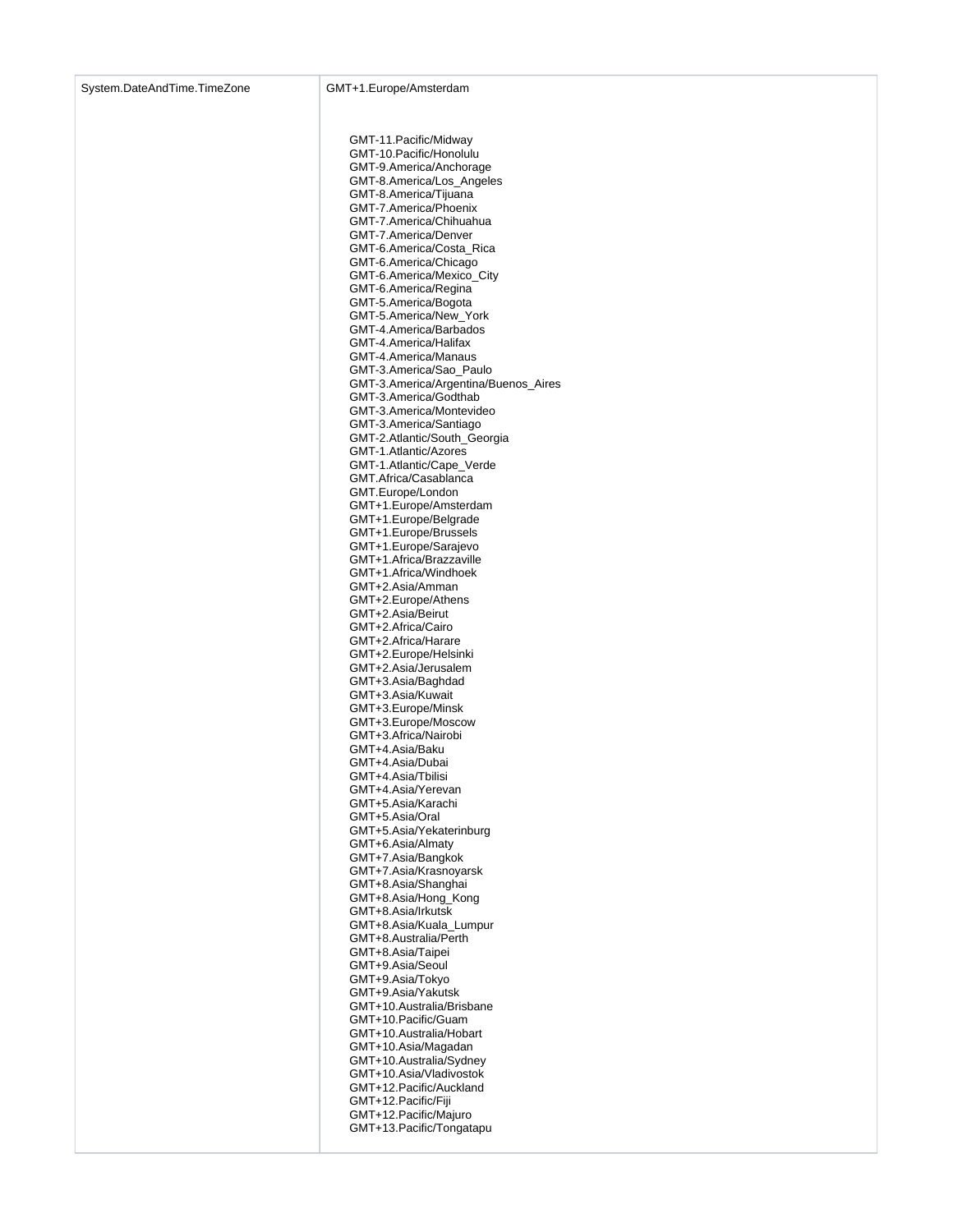| System.DateAndTime.<br>AutoAdjustClockForDST    | AutomatedDaylightSavingDisabled                          |
|-------------------------------------------------|----------------------------------------------------------|
|                                                 | AutomatedDaylightSavingEnabled                           |
| System.DateAndTime.TimeFormat                   | 12h                                                      |
|                                                 | 24h (Default)                                            |
| System.DateAndTime.DateOrder                    | dd.mm.yyyy (Default)                                     |
|                                                 | mm.dd.yyyy                                               |
| System.DateAndTime.NTPDns                       | Not in web-interface: Enable/disable PTR queries for NTP |
|                                                 | NTPDnsEnabled                                            |
|                                                 | NTPDnsDisabled                                           |
| Web-interface                                   |                                                          |
| WebUI.Language                                  | en-us (Default)                                          |
|                                                 | de-de                                                    |
|                                                 | fr-fr                                                    |
|                                                 | es-es                                                    |
|                                                 | it-it                                                    |
|                                                 | nb-no                                                    |
|                                                 | nl-nl                                                    |
|                                                 | tr-tr                                                    |
|                                                 | pt-pt                                                    |
|                                                 | el-gr                                                    |
|                                                 | da-dk                                                    |
|                                                 | sv-se                                                    |
|                                                 | $CS-CZ$                                                  |
|                                                 | pl-pl                                                    |
|                                                 | sl-sl                                                    |
|                                                 | ro-ro                                                    |
|                                                 | ru-ru                                                    |
|                                                 | hu-hu                                                    |
|                                                 | bg-bg                                                    |
|                                                 | hr-hr                                                    |
|                                                 | $sr-rs$                                                  |
|                                                 | sq-al                                                    |
| WebUI.ShowPIN                                   | $0 =$ Show PIN No                                        |
|                                                 | 1 = Show PIN Yes (Default)                               |
| PhoneUI.Security.PIN                            | 1234 (Default)                                           |
| Device settings not available via web-interface |                                                          |
| Phone UI                                        |                                                          |
| PhoneUI.Settings.Volume                         | 1 - 10: 5 (Default)                                      |
|                                                 | Menu - Settings - Audio - Ringtones - Volume             |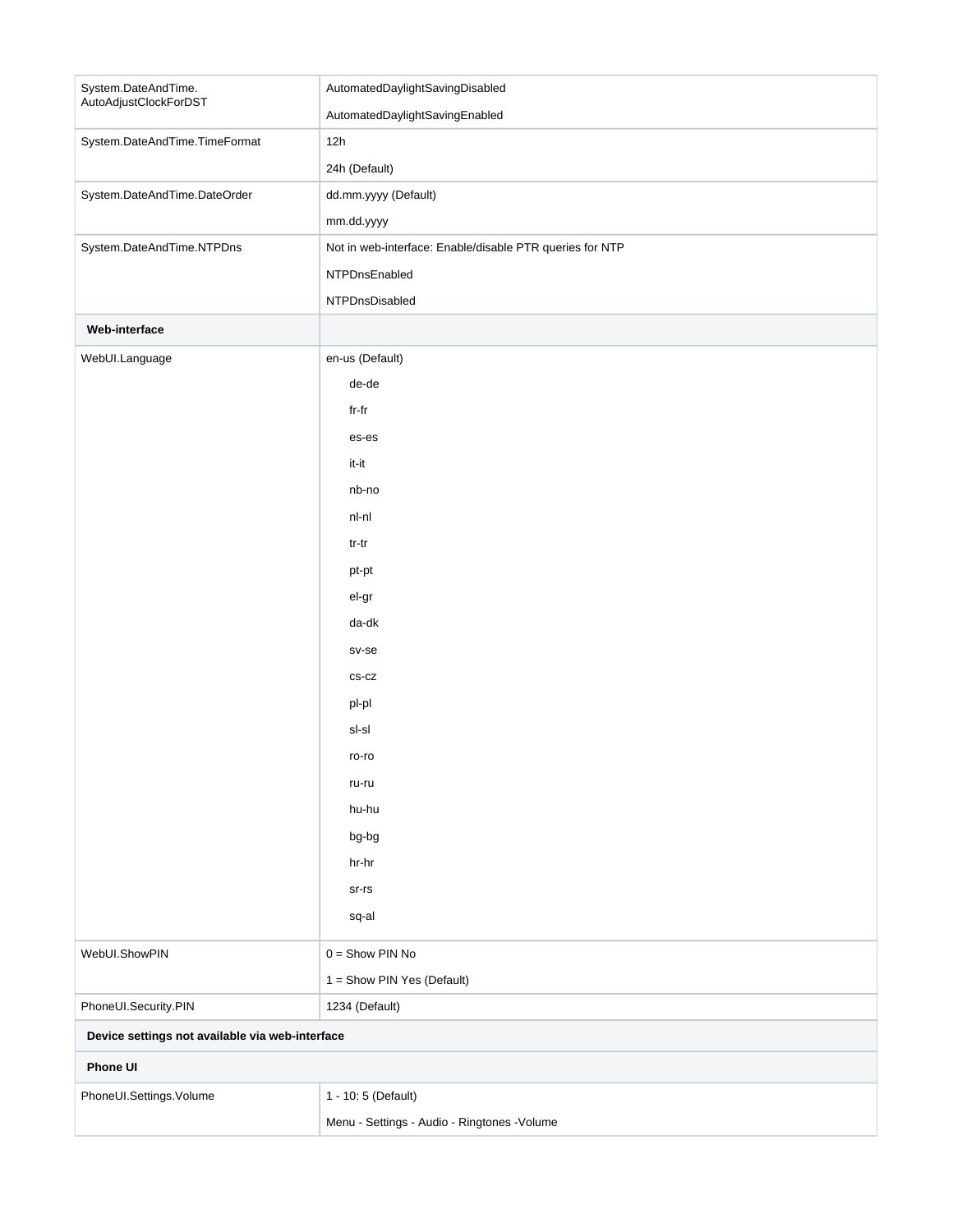| PhoneUI.Settings.Confirmations          | 0 (Default)                                                                                                                                                                                                                                                                                    |
|-----------------------------------------|------------------------------------------------------------------------------------------------------------------------------------------------------------------------------------------------------------------------------------------------------------------------------------------------|
|                                         | Menu - Settings - Audio - Advisory Tones - Confirmations                                                                                                                                                                                                                                       |
| PhoneUI.Settings.KeyClick               | 0 (Default)                                                                                                                                                                                                                                                                                    |
|                                         | Menu - Settings - Audio - Advisory Tones - Key Click                                                                                                                                                                                                                                           |
| PhoneUI.Settings.AnonymousCallSilencing | Menu - Settings - Audio - Ringtones - Anonymous Call Silencing                                                                                                                                                                                                                                 |
| PhoneUI.Audio.ReceiverVolume            | 1 - 10: 3 (Default)                                                                                                                                                                                                                                                                            |
| PhoneUI.Audio.HeadsetVolume             | 1 - 10: 3 (Default)                                                                                                                                                                                                                                                                            |
| PhoneUI.Audio.HandsfreeVolume           | 1 - 10: 3 (Default)                                                                                                                                                                                                                                                                            |
| PhoneUI.SelectedServices.Disable        | $0 =$ Show Selected Services menu in PhoneUI (Default)<br>1 = Hide Selected Servicesmenu in PhoneUI                                                                                                                                                                                            |
| Telephony.ShowKeysDisplayName           | $0 = No$<br>$1 = Yes$                                                                                                                                                                                                                                                                          |
| PhoneUI.ActiveRingbacks.Disable         | 0 = Show Active Ringbacks menu item in PhoneUI (Default)<br>1 = Hide Active Ringbacks menu item in PhoneUI                                                                                                                                                                                     |
| PhoneUI.Audio.OneMelody.Doorstation     |                                                                                                                                                                                                                                                                                                |
| PhoneUI.Audio.OneMelody.External        |                                                                                                                                                                                                                                                                                                |
| PhoneUI.Audio.OneMelody.Group           |                                                                                                                                                                                                                                                                                                |
| PhoneUI.Audio.OneMelody.Internal        |                                                                                                                                                                                                                                                                                                |
| PhoneUI.Audio.OneMelody.Optional        |                                                                                                                                                                                                                                                                                                |
| PhoneUI.CallDivert.Disable              | 0 = Show Call Divert menu item in PhoneUI (Default)<br>1 = Hide Call Divert menu in PhoneUI                                                                                                                                                                                                    |
| PhoneUI.CallWaiting.Disable             | 0 = Show Call Waiting menu item in PhoneUI (Default)<br>1 = Hide Call Waiting menu in PhoneUI                                                                                                                                                                                                  |
| PhoneUI.Directory.Local.NameFirst       |                                                                                                                                                                                                                                                                                                |
| PhoneUI.Menu.Contacts.Visible           | 0 = Hide Contacts menu in PhoneUI<br>1 = Show Contacts menu in PhoneUI (Default)                                                                                                                                                                                                               |
| PhoneUI.WithholdNumber.Disable          | 0 = Show Withhold Number menu item in PhoneUI (Default)<br>1 = Hide Withhold Number menu item in PhoneUI                                                                                                                                                                                       |
| <b>WEB-UI</b>                           |                                                                                                                                                                                                                                                                                                |
| WebUI.CallSettings.CallWaiting.Disable  | 0 = Show Call waiting menu in Web-UI (Default)<br>$1 =$ Hide Call waiting in Web-UI                                                                                                                                                                                                            |
| WebUI.CallDivert.Disable                | $0 =$ Show Call Divert menu in Web-UI (Default)<br>1 = Hide Call Divert menu in Web-UI                                                                                                                                                                                                         |
|                                         | Note: It will also enable/disable the function key Call Divert.                                                                                                                                                                                                                                |
| <b>Others</b>                           |                                                                                                                                                                                                                                                                                                |
| PhoneUI.Settings.DistinctiveRinging     | 1 (Default) = Show all ringtones in MMI and web-interface<br>0 = Hide the Distinctive ringtones (External, Internal, Group, Doorstation) in MMI and web-interface.<br>Used when provider does not support Distinctive ringtone.                                                                |
| SIP.Checksync.Simple                    | 0 (default) = Device will not reboot automatic after check-sync.<br>If reboot=true is send then of course device will reboot<br>1 = Device will reboot automatic after check-sync. (same behavior as reboot=true is send)<br>If device will receive reboot=false then also reboot will happen. |
|                                         | Timer 1 only provisioning is done: Device will reboot 5 seconds after downloading provisioning file                                                                                                                                                                                            |
|                                         | Timer 2 also firmware update is started: Device will reboot 90 seconds after firmware file is downloaded.                                                                                                                                                                                      |
|                                         | (Device will not allow a reboot during these 90 seconds, it waits until the 90 seconds are passed)                                                                                                                                                                                             |
| Calls.Missed.Subscribe.Active           | $0 =$ inactive - Subscribe for MWI is <b>not</b> send to server, MWI displayed correctly<br>1 = active (default) - Subscribe for MWI is send to server, MWI displayed correctly                                                                                                                |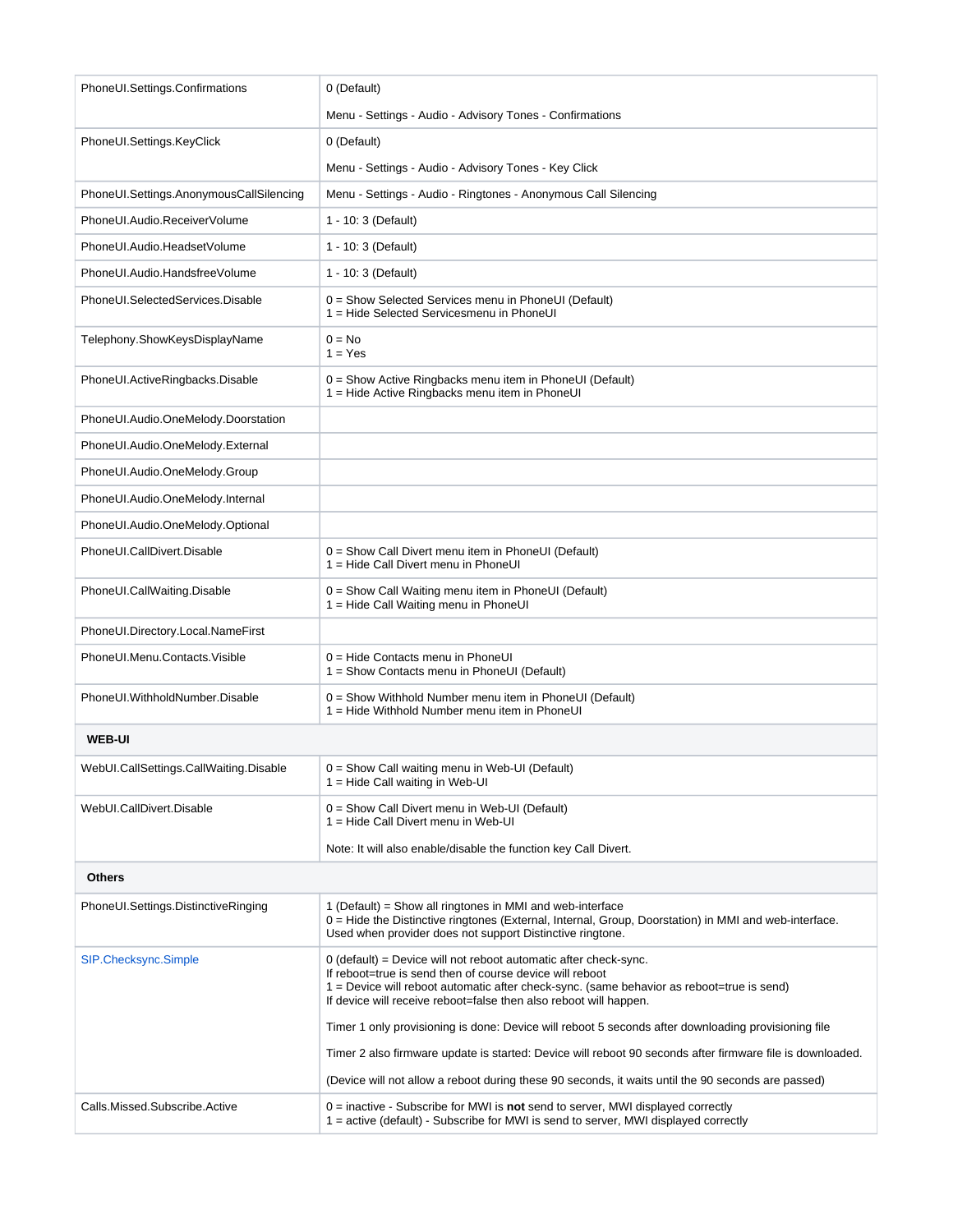| SoftKeys.X.Active                                              | $0 =$ When SoftKey is FAC then change to disabled<br>1 = When SoftKey is FAC then change to enabled                                                                                                                                                                                                                                               |
|----------------------------------------------------------------|---------------------------------------------------------------------------------------------------------------------------------------------------------------------------------------------------------------------------------------------------------------------------------------------------------------------------------------------------|
| X=0 Left SoftKey, X=1 Right Softkey                            |                                                                                                                                                                                                                                                                                                                                                   |
| SIP.Account.(0-3).RegistrationServer.<br>ReregisterAlternative | 0 (Default) = Disabled, SIP re-REGISTER 50% of the negotiated expire timer.<br>1 = Enabled, SIP re-REGISTER 75% of the negotiated expire timer.                                                                                                                                                                                                   |
| NetDir.LookupCacheValidationTime                               | adjustable lookup cache validation time                                                                                                                                                                                                                                                                                                           |
|                                                                | $0 =$ buffer entries<br>$1 = ask every lookup,$<br>$2 =$ refresh after 15min,<br>$3 =$ refresh after 1h,<br>$4 =$ refresh after 6h,<br>$5 =$ refresh after 12h.<br>$6 =$ refresh after 18h,<br>$7 =$ refresh after 1 day,<br>$8 =$ refresh after 2days,<br>9 = refresh after 3days,<br>$10 =$ refresh after 5days,<br>$11 =$ refresh after 1 week |
| Web-interface: Expert - Network - Switch Settings              |                                                                                                                                                                                                                                                                                                                                                   |
| <b>Switch Settings</b>                                         |                                                                                                                                                                                                                                                                                                                                                   |
| NET.SwitchSettings.EnablePortMirroring                         | Enable port mirroring:<br>$0 = Disabled$<br>$1 =$ Enabled                                                                                                                                                                                                                                                                                         |
| NETWORK.SwitchSettings.<br>LinkSpeedDuplexLanPort              | Link speed and duplex mode - LAN Port                                                                                                                                                                                                                                                                                                             |
|                                                                | Autonegotiation<br>10 Mbit Half-Duplex<br>10 Mbit Full-Duplex<br>100 Mbit Half-Duplex<br>100 Mbit Full-Duplex<br>1000 Mbit Full-Duplex                                                                                                                                                                                                            |
| NETWORK.SwitchSettings.<br>LinkSpeedDuplexPcPort               | Link speed and duplex mode - PC Port<br>Autonegotiation<br>10 Mbit Half-Duplex<br>10 Mbit Full-Duplex<br>100 Mbit Half-Duplex<br>100 Mbit Full-Duplex<br>1000 Mbit Full-Duplex<br><b>Disabled</b>                                                                                                                                                 |
| NET.SwitchSettings.AllowFragmentation                          | Allow fragmentation of frames<br>$0 = Disabled$<br>1 = Enabled                                                                                                                                                                                                                                                                                    |
| Web-interface: Expert - Network - DHCP Settings                |                                                                                                                                                                                                                                                                                                                                                   |
| <b>DHCP Settings</b>                                           |                                                                                                                                                                                                                                                                                                                                                   |
| NET.IP.IPv4.DHCP.Options.Disabled                              | 43, 66, 114, 120                                                                                                                                                                                                                                                                                                                                  |
| Web-interface: Expert - Audio - Adjustment                     |                                                                                                                                                                                                                                                                                                                                                   |
| <b>Adjustment</b>                                              |                                                                                                                                                                                                                                                                                                                                                   |
| Audio.Adjustment.EnableAec                                     | Enable AEC handset mode<br>$Yes = Enable$<br>$No = Disabeled$                                                                                                                                                                                                                                                                                     |
| <b>MIC Level TX</b>                                            |                                                                                                                                                                                                                                                                                                                                                   |
| Audio.Adjustment.HandsetMode                                   | Handset microphone TX level 0 - 10                                                                                                                                                                                                                                                                                                                |
| Audio.Adjustment.HandsFreeMode                                 | Handsfree microphone TX level 0 - 10                                                                                                                                                                                                                                                                                                              |
| Audio.Adjustment.HeadsetMode                                   | Headset microphone TX level 0 - 10                                                                                                                                                                                                                                                                                                                |
| Web-interface: Expert - Debugging - System Logging             |                                                                                                                                                                                                                                                                                                                                                   |
| <b>Reboot</b>                                                  |                                                                                                                                                                                                                                                                                                                                                   |